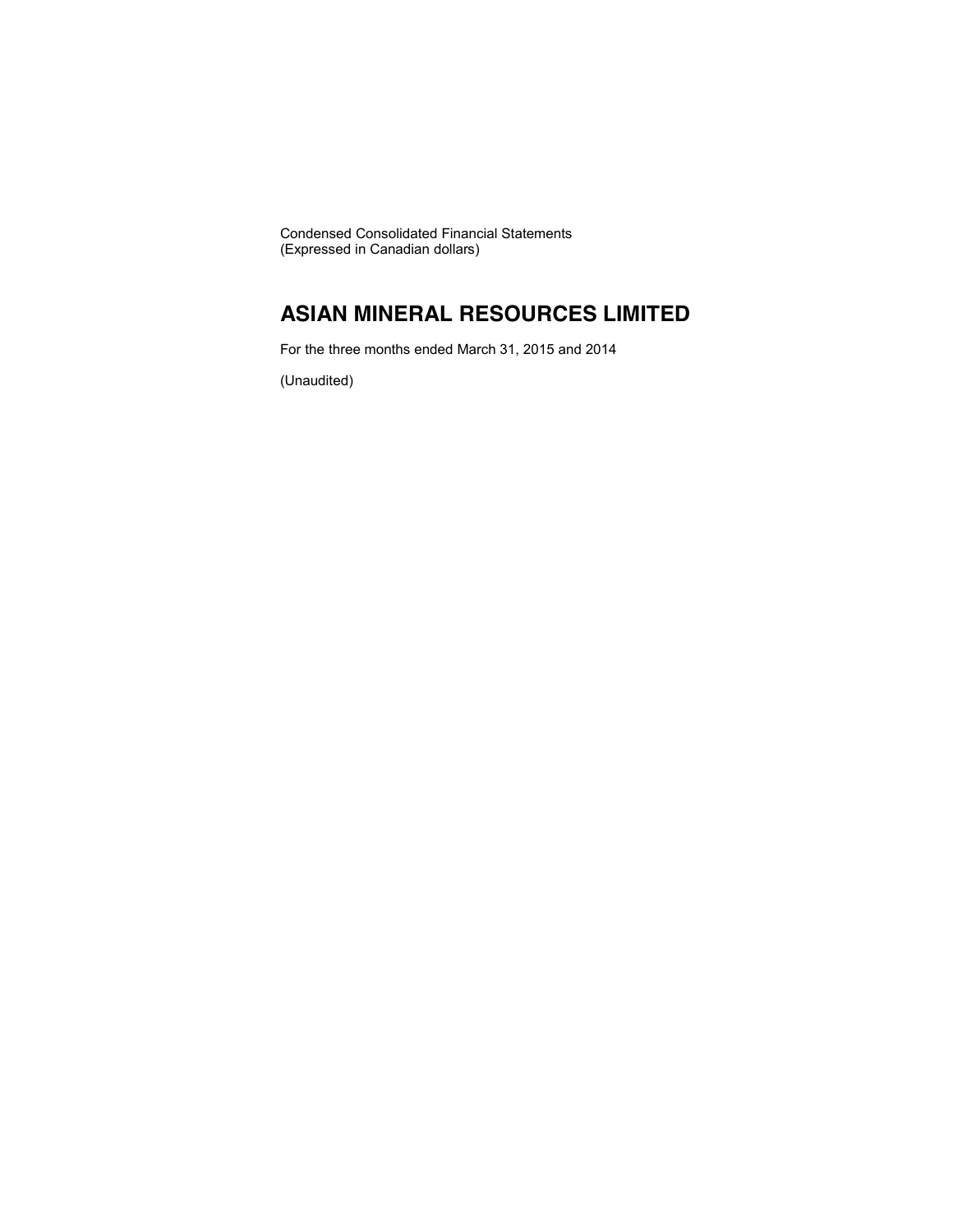# **ASIAN MINERAL RESOURCES LIMITED**

Condensed Consolidated Balance Sheets (Expressed in Canadian dollars) (Unaudited)

|                                                    |              | March 31,        | December 31,     |
|----------------------------------------------------|--------------|------------------|------------------|
|                                                    | <b>Notes</b> | 2015             | 2014             |
| <b>Assets</b>                                      |              |                  |                  |
|                                                    |              |                  |                  |
| Current assets:                                    |              |                  |                  |
| Cash and cash equivalents                          |              | \$<br>3,883,712  | 5,001,954<br>\$  |
| Accounts receivable and prepaid expenses           | 8            | 17,568,918       | 16,341,270       |
| Inventories                                        | 9            | 6,771,160        | 5,863,982        |
|                                                    |              | 28,223,790       | 27,207,206       |
| Non-current assets:                                |              |                  |                  |
| Plant, property and equipment                      | 10           | 46,266,846       | 47,219,656       |
| Mineral property interest                          | 11           | 437,754          | 492,964          |
|                                                    |              | 46,704,600       | 47,712,620       |
|                                                    |              |                  |                  |
| <b>Total assets</b>                                |              | \$<br>74,928,390 | \$<br>74,919,826 |
|                                                    |              |                  |                  |
| Liabilities and Shareholders' Equity               |              |                  |                  |
|                                                    |              |                  |                  |
| <b>Current liabilities:</b>                        |              |                  |                  |
| Trade payables and accrued liabilities             | 12           | \$<br>7,954,978  | \$<br>8,659,100  |
| Bank term loan                                     | 13           | 7,629,458        | 9,280,742        |
|                                                    |              | 15,584,436       | 17,939,842       |
| Non-current liabilities:                           |              |                  |                  |
| Bank term loan                                     | 13           | 10,133,786       | 9,281,466        |
| Provision for closure and rehabilitation           | 14           | 435,719          | 399,072          |
| Other non-current liabilities                      | 15           | 2,457,466        | 2,250,776        |
|                                                    |              | 13,026,971       | 11,931,314       |
|                                                    |              |                  |                  |
| <b>Total liabilities</b>                           |              | 28,611,407       | 29,871,156       |
| Shareholders' equity:                              |              |                  |                  |
| Share capital                                      | 16           | 128,264,065      | 128,236,565      |
| Share-based payments reserve                       |              | 639,165          | 669,328          |
| Currency translation reserve                       |              | 6,403,531        | 2,722,783        |
| Deficit                                            |              | (88, 448, 281)   | (85,901,641)     |
|                                                    |              |                  |                  |
| Equity attributable to shareholders of the Company |              | 46,858,480       | 45,727,035       |
| Non-controlling interest                           | 25           | (541, 497)       | (678, 365)       |
| Total shareholders' equity                         |              | 46,316,983       | 45,048,670       |
|                                                    |              |                  |                  |
| Total liabilities and shareholders' equity         |              | \$<br>74,928,390 | 74,919,826<br>\$ |
|                                                    |              |                  |                  |

Going concern (note 1) Subsequent event (note 15) Contingencies (note 27)

The accompanying notes form an integral part of these consolidated financial statements.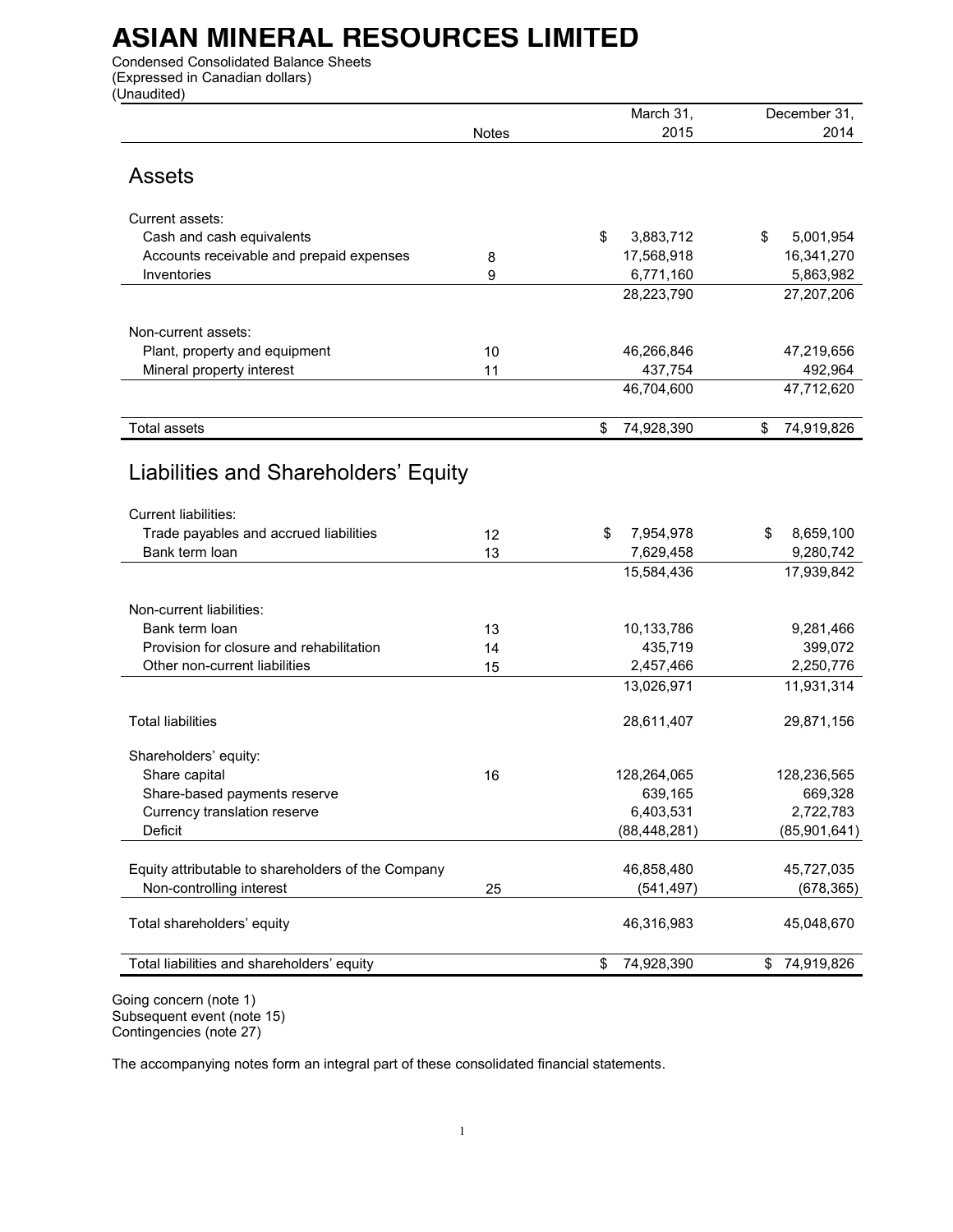# **ASIAN MINERAL RESOURCES LIMITED**

Condensed Consolidated Statements of Operations and Comprehensive (Loss) Income (Expressed in Canadian dollars) (Unaudited)

For the three months ended March 31, 2015 and 2014

|                                                                  | Notes | 2015              | 2014              |
|------------------------------------------------------------------|-------|-------------------|-------------------|
| Revenue                                                          | 17    | \$<br>21,834,182  | \$<br>15,333,509  |
| Costs of sales:                                                  |       |                   |                   |
| <b>Production costs</b>                                          | 18    | (18, 248, 466)    | (13, 114, 406)    |
| Royalty                                                          |       | (1,835,316)       | (1,436,656)       |
| Concentrate transport and logistics                              |       | (2,318,985)       | (1, 562, 535)     |
|                                                                  |       | (568, 585)        | (780, 088)        |
|                                                                  |       |                   |                   |
| General and administrative expenses                              | 19    | (1,848,306)       | (1,645,679)       |
| Exploration                                                      |       | (156, 206)        | (139, 989)        |
| Operating loss                                                   |       | (2,573,097)       | (2, 565, 756)     |
|                                                                  |       |                   |                   |
| Finance income                                                   |       | 193               | 799               |
| Finance expense                                                  | 20    | (286, 026)        | (395, 894)        |
|                                                                  |       | (285, 833)        | (395,095)         |
| Loss for the period                                              |       | (2,858,930)       | (2,960,852)       |
|                                                                  |       |                   |                   |
| Other comprehensive income:<br>Foreign currency translation gain |       | 4,089,721         | 445,538           |
|                                                                  |       |                   |                   |
| Comprehensive income (loss) for the period                       |       | \$<br>1,230,791   | \$<br>(2,515,314) |
|                                                                  |       |                   |                   |
| Net loss for the period attributable to:                         |       |                   |                   |
| Shareholders of the Company                                      |       | \$<br>(2,586,826) | \$<br>(2,750,272) |
| Non-controlling interest                                         |       | (272, 104)        | (210, 580)        |
|                                                                  |       | \$<br>(2,858,930) | \$<br>(2,960,852) |
|                                                                  |       |                   |                   |
| Comprehensive income (loss) for the year attributable to:        |       |                   |                   |
| Shareholders of the Company                                      |       | \$<br>1,093,923   | \$<br>(2,349,288) |
| Non-controlling interest                                         | 25    | 136,868           | (166, 026)        |
| Comprehensive income (loss) for the period                       |       | \$<br>1,230,791   | \$<br>(2,515,314) |
|                                                                  |       |                   |                   |
| Basic and diluted shareholders' loss per share                   | 16(f) | \$<br>0.00        | \$<br>0.00        |
| Weighted average number of common shares outstanding             |       | 779,390,548       | 768,820,796       |

The accompanying notes form an integral part of these consolidated financial statements.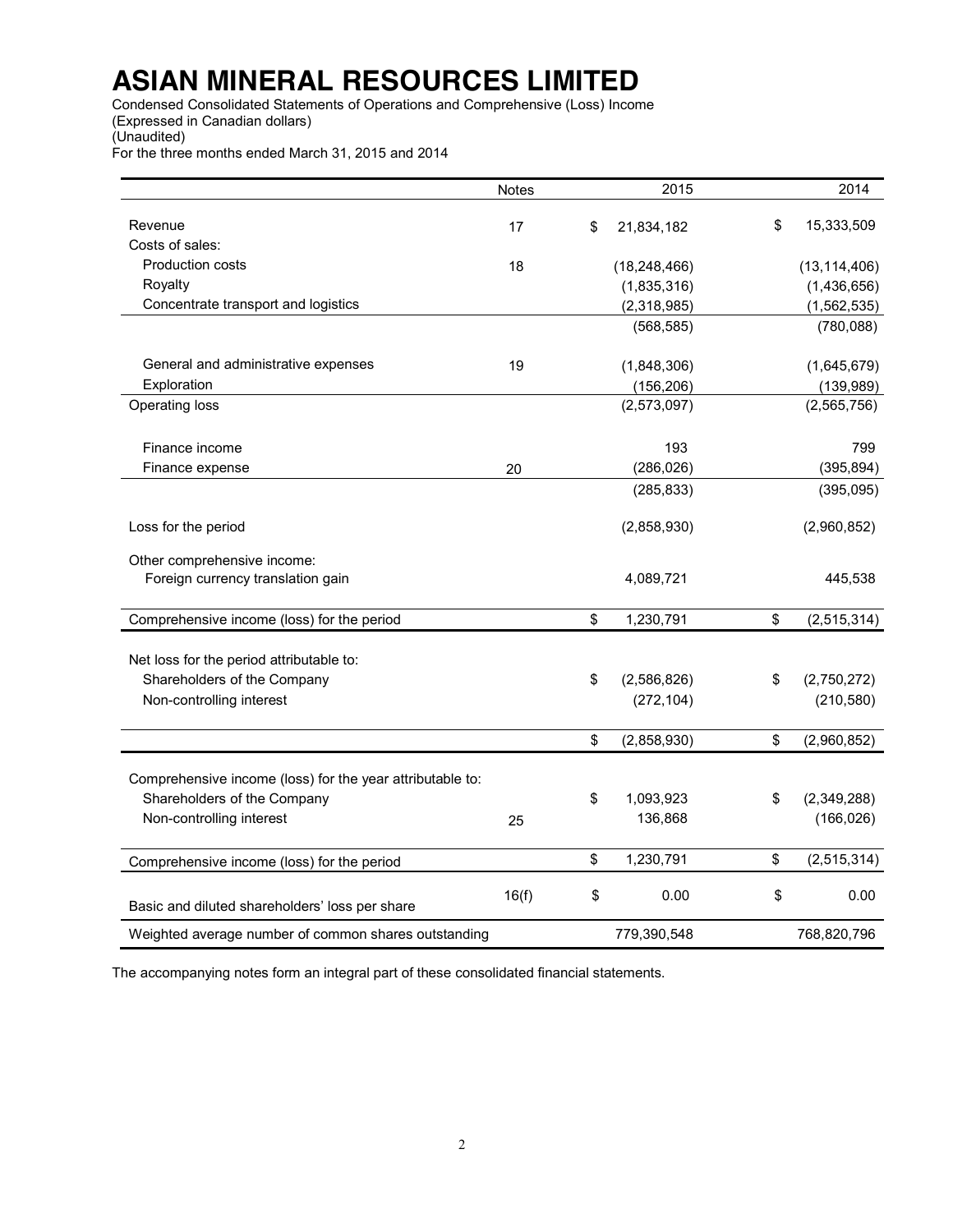**ASIAN MINERAL RESOURCES LIMITED**  ASIAN MINERAL RESOURCES LIMITED

Condensed Consolidated Statement of Changes in Equity<br>(Expressed in Canadian dollars, except number of common shares)<br>(Unaudited)<br>For the three months ended March 31, 2015 and 2014 (Expressed in Canadian dollars, except number of common shares) Condensed Consolidated Statement of Changes in Equity (Unaudited)

For the three months ended March 31, 2015 and 2014

|                                                                                                                                      | (note 16)<br>shares<br>common<br>Number of | (note 16)<br>Share<br>capital |   | reserve<br>based<br>Share-<br>payments |   | translation<br>reserve<br>Currency | Deficit              | equity<br>Shareholders'                     | $rac{1}{2}$<br>controlling<br>interest |   | Total                                       |
|--------------------------------------------------------------------------------------------------------------------------------------|--------------------------------------------|-------------------------------|---|----------------------------------------|---|------------------------------------|----------------------|---------------------------------------------|----------------------------------------|---|---------------------------------------------|
| Balance, January 1, 2014<br>$(Resated - note 2)$                                                                                     | $\Theta$<br>776, 178, 372                  | 56<br>128,083,4               | ↮ | 661,766                                | ↮ | 1,148,043                          | \$ (91,906,204)      | \$37,987,061                                | $$$ (1,663,908)                        | ↮ | 36,323,153                                  |
| Issue of shares, net of costs<br>Share-based payments<br>Expiry of options                                                           | 1,424,957                                  | 71,248                        |   | (87, 331)<br>212,900                   |   |                                    | 87,331               | 71,248<br>212,900                           |                                        |   | 71,248<br>212,900                           |
| Currency translation loss<br>Net loss for the period                                                                                 |                                            |                               |   |                                        |   | 400,984                            | (2,750,272)          | (2,750,272)<br>400,984                      | (210, 580)<br>44,554                   |   | (2,960,852)<br>445,538                      |
| Balance, March 31, 2014                                                                                                              | 777,603,329                                | 128, 154, 704                 |   | 787,335                                |   | 1,549,027                          | (94,569,145)         | 35,921,921                                  | (1,829,934)                            |   | 34,091,987                                  |
| Issue of shares, net of costs<br>Net income for the period<br>Currency translation gain<br>Share-based payments<br>Expiry of options | 1,391,713                                  | 81,861                        |   | (222, 785)<br>104,778                  |   | 1,173,756                          | 222,785<br>8,444,719 | 104,778<br>1,173,756<br>8,444,719<br>81,861 | 130,418<br>1,021,151                   |   | 104,778<br>1,304,174<br>9,465,870<br>81,861 |
| Balance, December 31, 2014                                                                                                           | ↔<br>778,995,042                           | 128,236,565                   | ക | 669,328                                | ക | 2,722,783                          | \$ (85,901,641)      | \$45,727,035                                | (678, 365)<br>↔                        | ↮ | 45,048,670                                  |
| Issue of shares, net of costs<br>Share-based payments<br>Expiry of options                                                           | 550,000                                    | 27,500                        |   | (40, 186)<br>10,023                    |   |                                    | 40,186               | 27,500<br>10,023                            |                                        |   | 27,500<br>10,023                            |
| Currency translation gain<br>Net loss for the period                                                                                 |                                            |                               |   |                                        |   | 3,680,748                          | (2,586,826)          | (2,586,826)<br>3,680,748                    | (272, 104)<br>408,972                  |   | 4,089,720<br>(2,858,930)                    |
| Balance, March 31, 2015                                                                                                              | ↔<br>779,545,042                           | 128,264,065                   | ക | 639,165                                | ↮ | 6,403,531                          | (88,448,281)<br>ക    | \$46,858,480                                | (541, 497)<br>↮                        | ↮ | 46,316,983                                  |

The accompanying notes form an integral part of these consolidated financial statements. The accompanying notes form an integral part of these consolidated financial statements.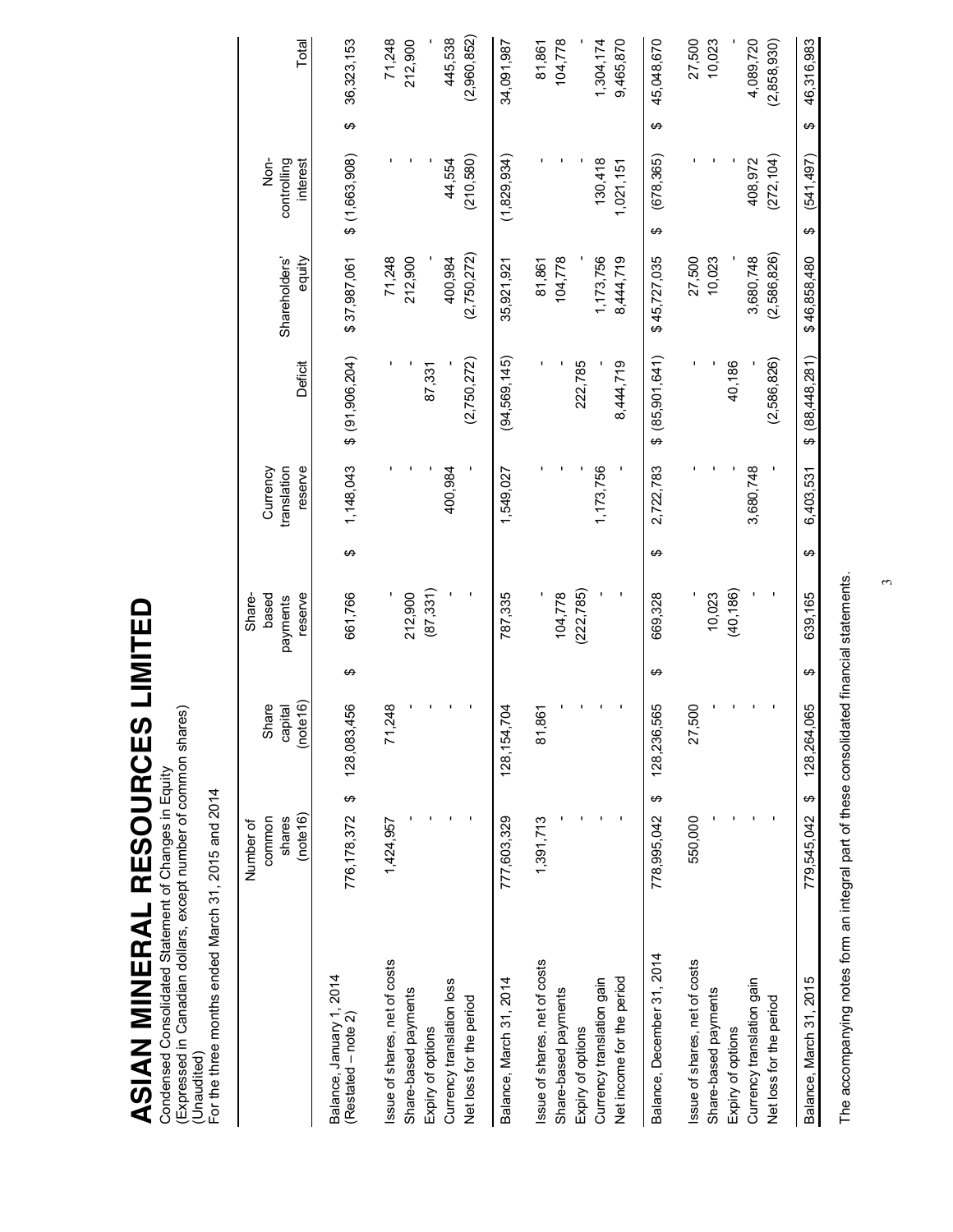# **ASIAN MINERAL RESOURCES LIMITED**

Condensed Consolidated Statements of Cash flows (Expressed in Canadian dollars) Unaudited) For the three months ended March 31, 2015 and 2014

|                                                           | <b>Notes</b> | 2015              | 2014              |
|-----------------------------------------------------------|--------------|-------------------|-------------------|
| Cash provided by (used in):                               |              |                   |                   |
| Operating activities:                                     |              |                   |                   |
| Net loss for the period                                   |              | \$<br>(2,858,930) | \$<br>(2,960,852) |
| Items not involving cash:                                 |              |                   |                   |
| Share-based payments                                      | 16(d)(ii)    | 10,023            | 212,900           |
| Amortization and depreciation                             |              | 9,153,210         | 5,978,115         |
| Unrealized foreign exchange (gain) loss                   |              | 135,236           | 44,554            |
| Changes in non-cash operating working capital:            |              |                   |                   |
| Accounts receivable and prepaid expenses                  |              | (1,227,648)       | (2, 145, 883)     |
| Inventories                                               |              | (907, 178)        | (1, 555, 092)     |
| Accounts payable and accrued liabilities                  |              | (460, 785)        | 2,763,555         |
| Cash flow provided by operating activities                |              | 3,843,928         | 2,337,297         |
|                                                           |              |                   |                   |
| Investing activities:                                     |              |                   |                   |
| Purchase of property, plant and equipment                 | 10           | (3,731,570)       | (3,770,494)       |
| Cash flow used in investing activities                    |              | (3,731,570)       | (3,770,494)       |
|                                                           |              |                   |                   |
| Financing activities:                                     |              |                   |                   |
| Issuance of common shares and warrants, net of            |              |                   |                   |
| issue costs                                               | 16(d)(i), 23 | 27,500            | 71,248            |
| Draw down of bank term loan                               | 13           |                   | 191,229           |
| Repayment of bank term loan                               | 13           | (798, 965)        |                   |
| Cash flow (used in) provided by financing activities      |              | (771, 465)        | 262,477           |
|                                                           |              |                   |                   |
| Net decrease in cash and cash equivalents                 |              | (659, 107)        | (1, 170, 720)     |
| Effect of foreign exchange rate fluctuations on cash held |              |                   |                   |
| in foreign jurisdictions                                  |              | (459, 135)        | (905, 659)        |
| Cash and cash equivalents, beginning of period            |              | 5,001,954         | 6,375,127         |
|                                                           |              |                   |                   |
| Cash and cash equivalents, end of period                  |              | \$<br>3,883,712   | \$<br>4,298,748   |

Supplemental cash flow information (note 23)

The accompanying notes form an integral part of these consolidated financial statements.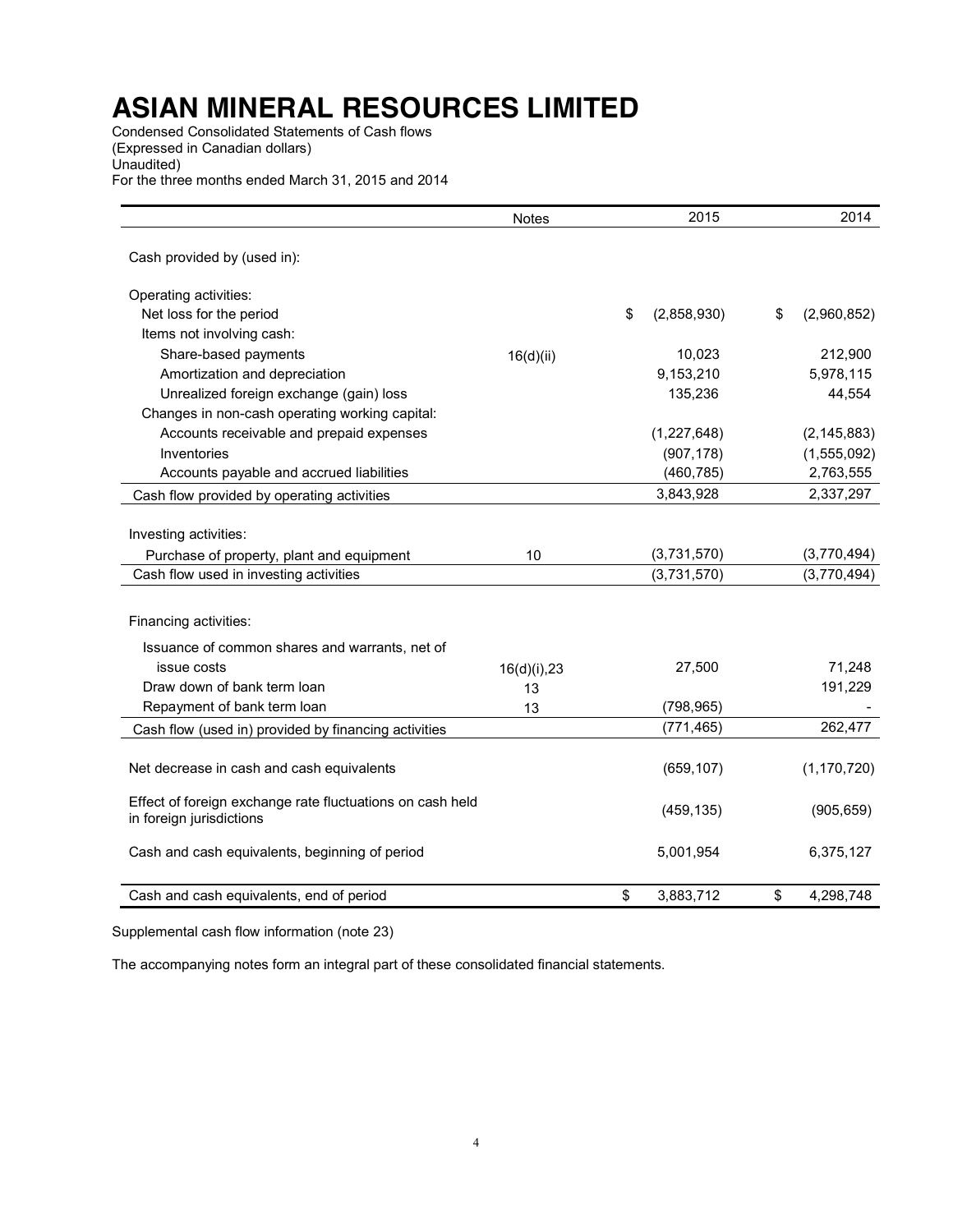#### **1. Nature of business and going concern:**

Asian Mineral Resources Limited (the "Company" or "AMR") is incorporated under the laws of the Province of British Columbia by a certificate of continuance as of December 31, 2004, having previously been incorporated and registered under the New Zealand Companies Act 1993. On April 19, 2004, the Company became listed on the TSX-Venture Exchange (TSX-V). The Company's principal business activities are the exploration and development of mineral property interests and extraction and processing of nickel mineral deposits. Its principal mineral property interest, held through a joint venture, is in the Ban Phuc Project Area located 160 km west of Hanoi in Son La Province, in northwestern Vietnam. The Company's registered corporate office is located at 120 Adelaide Street West, Suite 2500, Toronto, Ontario, Canada M5H 1T1.

Following feasibility studies in 2005 and 2007, the Company received a mining license in late 2007. Due to market conditions, development was delayed until 2012. Full commercial production began November 1, 2013, at which point the Company commenced recording income related to revenues from metals sales and the costs incurred to produce those revenues in profit or loss.

As at March 31, 2015, the Company has cash and cash equivalents of \$3.9 million and working capital of \$12.6 million. During the three months ended March 31, 2015, the Company incurred a net loss of \$2.9 million and has an accumulated deficit of \$88.4 million. The Company incurred significant losses and negative cash flow from operations in the years prior to 2014. Whether the Company will maintain profitability and positive cash flow is uncertain and depends on numerous factors including but not limited to production level, production cost, ore grade, metallurgy, and nickel price. The factors indicate the existence of a material uncertainty that casts significant doubt about the Company's ability to continue as a going concern. Management is currently negotiating a new working capital credit facility and additional financing to pursue its business objective.

These consolidated financial statements have been prepared on a going concern basis, which assumes that the Company will continue in operation for the foreseeable future and will be able to realize its assets and discharge its liabilities in the normal course as they come due. There can be no assurance that the Company will continue to achieve profitability and positive cash flows from the Ban Phuc mine. Should the Company not be able to continue as a going concern, adjustments to the carrying values and classification of its assets and liabilities would be required, and these adjustments could be material.

The business of mining and exploring for minerals involves a high degree of risk and there can be no assurance that current operations, including exploration programs, will result in profitable mining operations. The recoverability of the carrying value of exploration and development properties and the Company's continued existence is dependent upon the preservation of its interest in the underlying properties, the discovery of economically recoverable reserves, the achievement of profitable operations, the ability of the Company to raise additional financing, if necessary, or alternatively upon the Company's ability to dispose of its interest on an advantageous basis. Changes in future conditions could require material write-downs of the carrying values.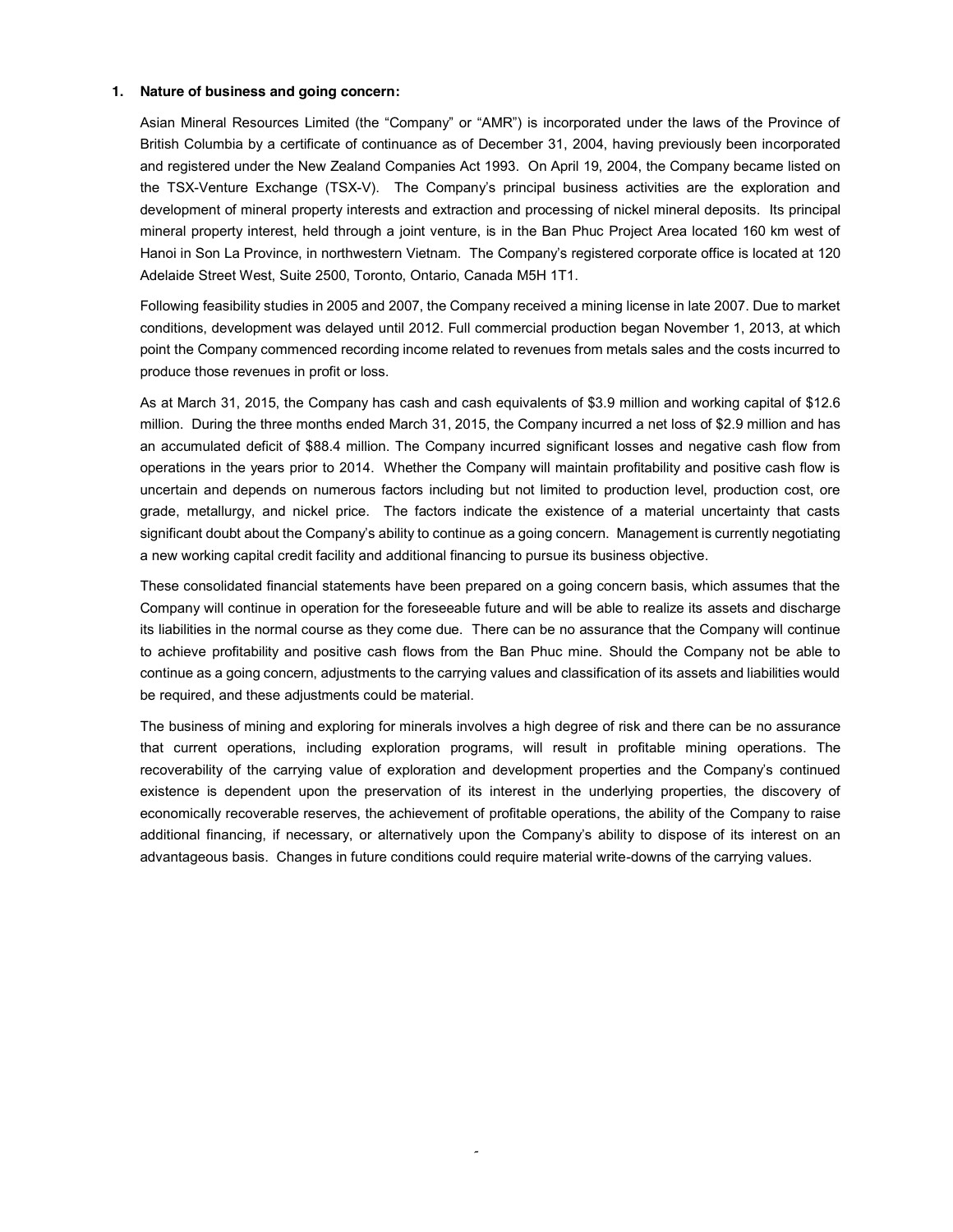# **2. Restatement of previously issued financial statements**

During the preparation of the current year financial statements, the Company determined that the allocation of net loss between shareholders and non-controlling interest ("NCI") had been incorrectly calculated for the year ended December 31, 2013. The correction of this error resulted in an increase to shareholders' equity of \$1,163,469 as at December 31, 2013 and corresponding decreases to deficit and NCI, respectively. The correction of this error resulted in a reduction of the net loss and comprehensive loss attributable to shareholders of \$1,163,469 for the year ended December 31, 2013 offset by a corresponding increase in net loss and comprehensive loss attributable to NCI.

#### **3. Basis of preparation:**

(a) Statement of compliance:

These unaudited condensed consolidated financial statements, including comparative figures, have been prepared in accordance with International Accounting Standard("IAS") 34 *Interim Financial Reporting*, as issued by the International Accounting Standards Board ("IASB") and do not include all of the information required for full annual financial statements. These unaudited condensed interim financial statements should be read in conjunction with the Company's 2014 annual financial statements which have been prepared in accordance with International Financial Reporting Standards ("IFRS").

(b) Approval of the financial statements:

The consolidated financial statements of the Company for the period ended March 31, 2015 were reviewed by the Audit Committee, approved and authorized for issue by the Board of Directors on May 29, 2015.

(c) Comparative figures:

Certain comparative figures have been reclassified to conform to the current year's financial statement presentation.

#### **4. Significant accounting policies:**

The accounting policies set out below have been applied consistently for all periods presented in these consolidated financial statements.

- (a) Basis of measurement: These consolidated financial statements have been prepared on the historical cost basis, utilizing the accrual method of accounting unless otherwise described in the following notes.
- (b) Revenue recognition: Revenue from sales of nickel concentrate is sold under pricing arrangements whereby revenue is recognized at the time of shipment, at which time legal title and risk pass to the customer and provisional revenue is recorded at current month average price as per the London Metals Exchange. The quoted period established to finalize the sales price is the second month after the shipment month, within which the contract is required to be settled. Changes between the prices recorded upon recognition of provisional revenue and final price due to fluctuation in metal market prices result in the existence of an embedded derivative in the accounts receivable. This embedded derivative is recorded at fair value, with changes in fair value classified as a component of revenue and receivables. Changes in the estimate of concentrate nickel content resulting from the final independent analysis of the concentrate are recognized at the point at which such analysis is agreed upon between the Company and its customers.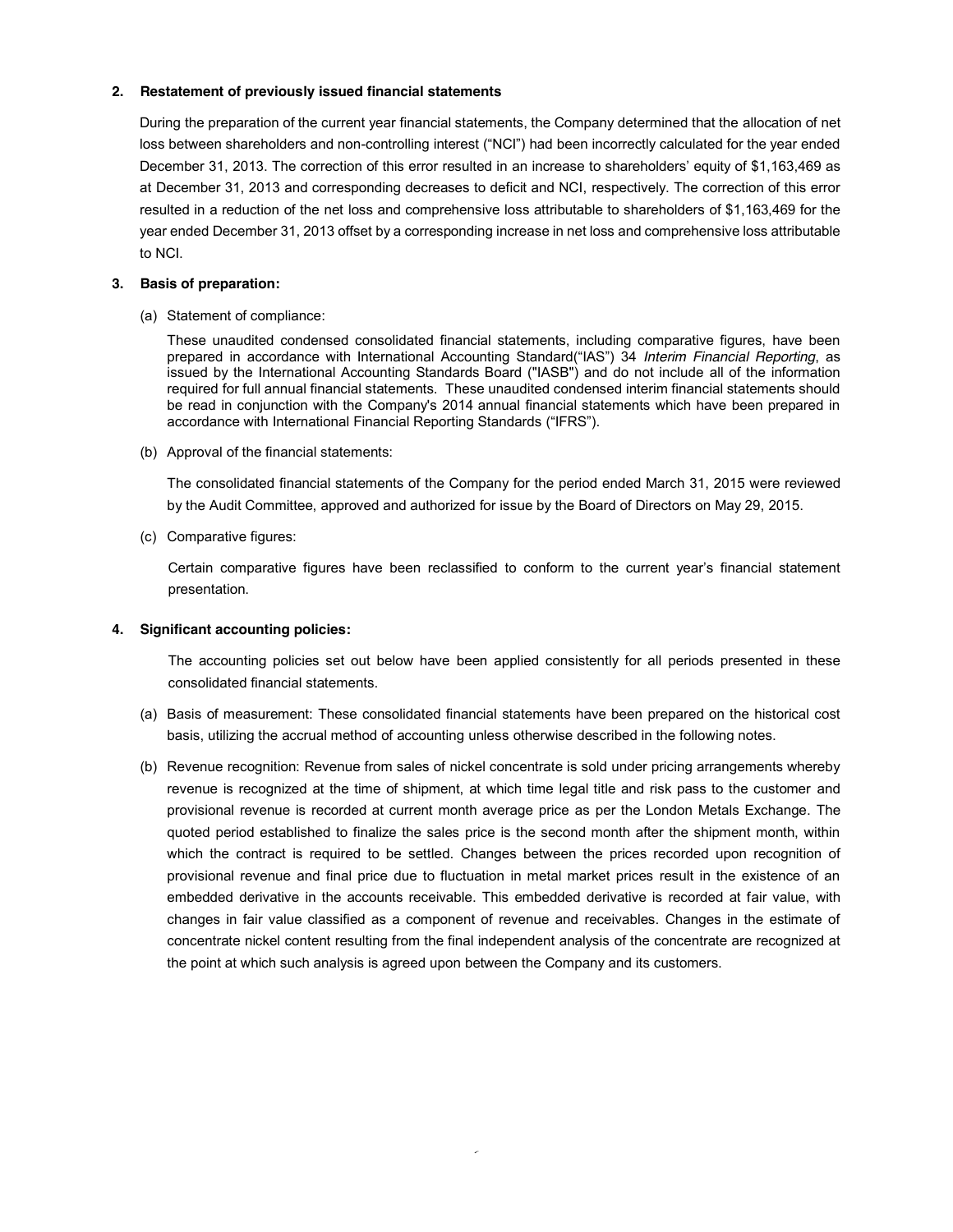(c) Currency translation:

The functional and presentation currency of the Company is the Canadian dollar. The functional currency of its subsidiary, Ban Phuc Nickel Mines Limited Liability Company ("BPNM"), is the United States dollar. Transactions in currencies other than the functional currency are recorded at the rate of exchange prevailing on the date of the transaction. Monetary assets and liabilities are translated at the exchange rate in place on the reporting date. Non-monetary items that are measured at historical cost in a foreign currency are translated at the exchange rate on the date of the transaction. Non-monetary assets and liabilities denominated in foreign currencies that are measured at fair value are retranslated to the functional currency at the exchange rate at the date the fair value was determined. Foreign currency translation differences are recognized in profit or loss.

For consolidation purposes, BPNM is translated into the Company's presentation currency of Canadian dollars. Assets and liabilities are translated using the exchange rate prevailing at the end of the reporting period. Income and expense items are translated at the average exchange rate for the relevant period. Translation differences are recognized in other comprehensive income (loss) and are accumulated within equity in the currency translation reserve.

(d) Basis of consolidation:

These consolidated financial statements include the accounts of the Company and its subsidiaries. All intercompany transactions and balances are eliminated on consolidation. For partially owned subsidiaries, the interest attributable to non-controlling shareholders is reflected in non-controlling interest. The Company determines whether it shall consolidate a subsidiary by assessing whether it has control over the subsidiary. Factors considered in such an assessment include whether the Company is exposed, or has rights, to variable returns from its involvement with the subsidiary and has the ability to affect those returns through its power over the subsidiary,

Significant subsidiaries of the Company are as follows:

| Name                                            | Country of<br>incorporation | Effective<br>interest |
|-------------------------------------------------|-----------------------------|-----------------------|
| Ban Phuc Nickel Mines Limited Liability Company | Vietnam                     | 90%                   |
| Asian Mineral Resources Nickel Limited          | Cook Islands                | 100%                  |
| Asian Nickel Exploration Limited                | Cook Islands                | 100%                  |

(e) Cash and cash equivalents:

Cash and cash equivalents consist of cash in hand, deposits held at call with banks and other short-term highly liquid investments with original maturities of three months or less when acquired.

(f) Inventories:

Inventories include nickel concentrate in progress and produced, and consumable materials and supplies. The cost of nickel concentrate in progress and produced is determined principally by average production costs. Production inventories are stated at the lower of average production costs and net realizable value.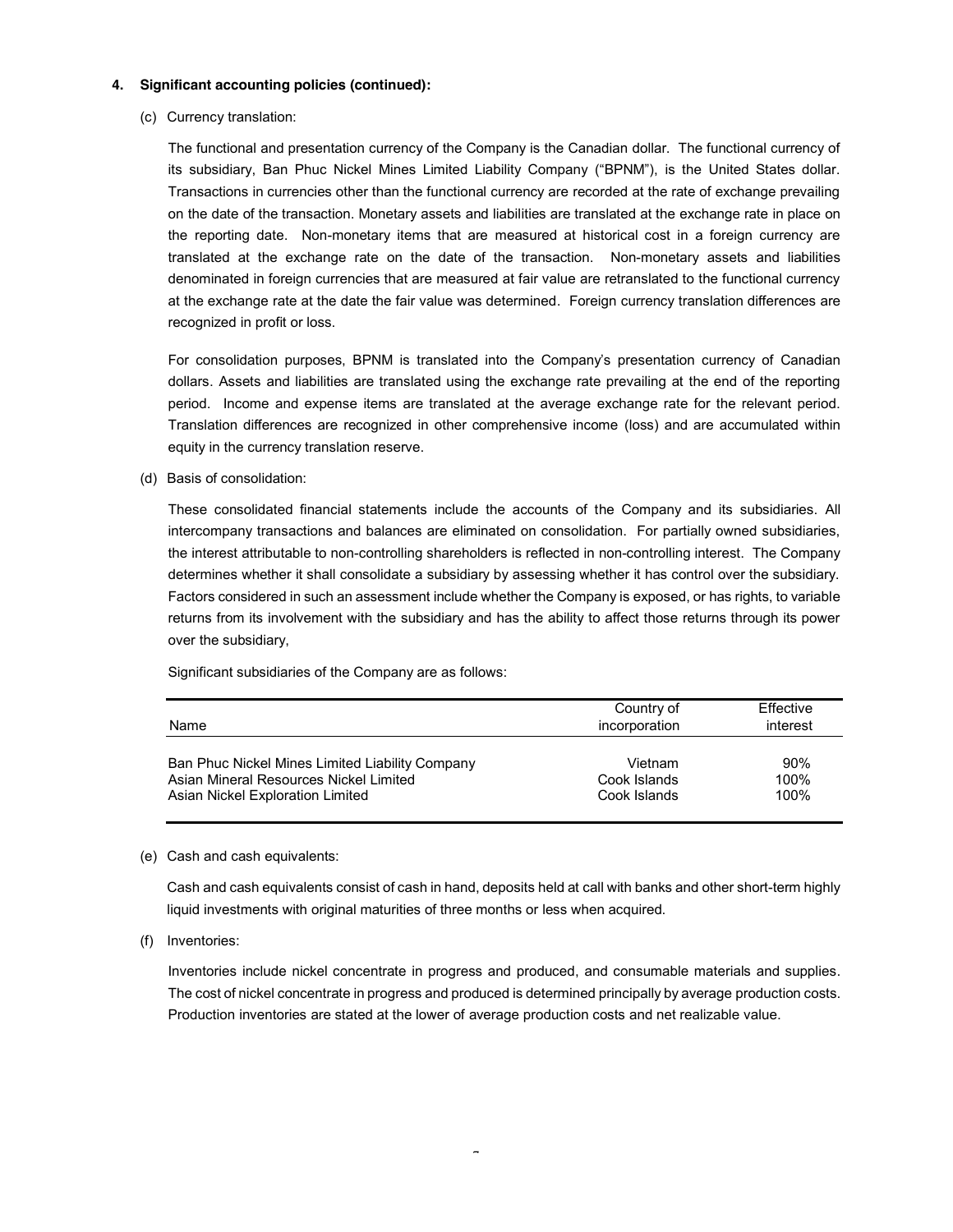(f) Inventories (continued)

Costs of nickel concentrate inventories include all costs incurred up until production of a tonne of nickel concentrate such as mining costs, processing costs, maintenance costs, road transport costs and directly attributable general and administration costs but exclude royalties. Net realizable value is determined with reference to estimated contained nickel, copper and cobalt metal and current market prices at the reporting period end date.

Consumable materials and supplies inventory consists of consumables used in development activities, such as explosives, fuel and spare parts which are valued at the lower of cost and replacement cost (approximates net realizable value) and, where appropriate, less a provision for obsolescence.

Inventory produced prior to achieving commercial production was recognized as revenue in the income statement when sold.

(g) Prepayments:

Prepayments to suppliers and contractors are based on the contract progress, with payments made at specified stages of the contract. These payments are recognized in the balance sheet as prepaid expenses.

(h) Property, plant and equipment:

Property, plant and equipment are stated at cost less accumulated depreciation and accumulated impairment losses. Plant and equipment includes capitalized development expenditures. Cost includes expenditures that are directly attributable to the acquisition or construction of an asset and includes the direct charges associated with bringing the asset to the location and condition necessary for its intended use and an initial estimate of the costs of dismantling and removing the item and restoring the site on which it is located.

Depreciation is provided on plant and equipment, calculated on a straight line basis so as to write off the net cost or other revalued amount of each asset over its expected useful life to its estimated residual value. The estimated useful lives, residual values and depreciation method are reviewed at the end of each annual financial period with the affect of any changes recognized on a prospective basis.

| Asset                                                                                                                                          | <b>Basis</b>                                                                                    | Rate range                                  |
|------------------------------------------------------------------------------------------------------------------------------------------------|-------------------------------------------------------------------------------------------------|---------------------------------------------|
| Building, machinery, motor vehicles, infrastructure<br>Furniture and office equipment<br>Licenses and franchises<br>Plant and mine development | Straight-line<br>Straight-line<br>Straight-line<br>Unit of production based<br>mineral reserves | 14% - 25%<br>$11\% - 33\%$<br>$11\% - 33\%$ |

The expenditures related to construction are capitalized as construction-in-progress and are included within properties, plant and equipment. Construction in progress represents the cost of remaining plant and mine development which is under construction. Costs directly attributable with ongoing construction related activities during the commissioning phase of new assets incurred in the period before they are operating in the way intended by management are capitalized, all other costs not directly attributable are expensed. No depreciation is provided for construction in progress during the period of construction.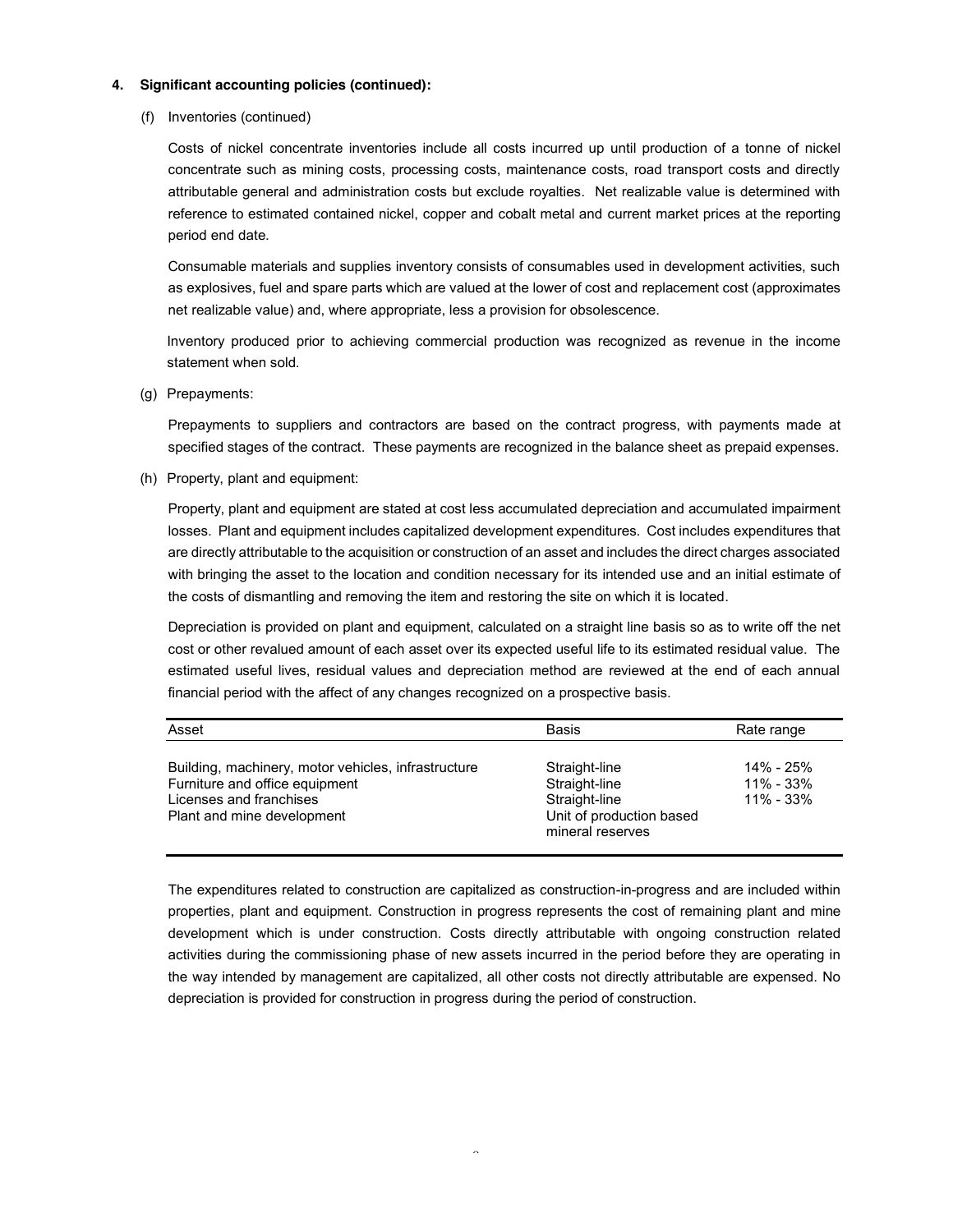(i) Mineral property interest:

Exploration expenses incurred prior to determination of the technical feasibility and commercial viability of mining operations and issuance of a mining license are expensed as incurred. Mineral property acquisition costs and exploration and development expenditures incurred subsequent to the determination of technical feasibility and commercial viability of mining operations and issuance of a mining license are deferred, less accumulated amortization and accumulated impairment losses, if any, until the property to which they relate commences commercial production, is sold, allowed to lapse or is abandoned. Technical feasibility and commercial viability generally coincide with the establishment of proven and probable reserves; however, this determination may be impacted by management's assessment of certain modifying factors. When commercial production in an area of interest has commenced, the associated costs are amortized over the estimated economic life of the mine on a units-of-production basis using proven and probable reserves (as defined by National Instrument 43-101).

Changes in factors such as estimates of proven and probable reserves that affect units-of-production calculations are accounted for on a prospective basis.

(j) Impairment of long-lived assets:

At the end of each year or at each reporting date, the Company reviews the carrying amounts of its long-lived assets to determine whether there is any indication that those assets may be impaired. If any such indication exists, the recoverable amount of the asset is estimated in order to determine the extent of the impairment loss, if any. Where the asset does not generate cash flows that are independent from other assets, the Company estimates the recoverable amount of the cash-generating unit ("CGU") to which the asset belongs.

The recoverable amount of a CGU is the higher of the CGU's fair value less costs to sell and its value-in-use. In assessing value-in-use, the estimated future cash flows are discounted to their present value using a pretax discount rate that reflects current market assessment of the time value of money and the risks specific to the asset for which the estimates of future cash flows have not been adjusted.

If the recoverable amount of an asset or CGU is estimated to be less than its carrying amount, the carrying amount of the asset or CGU is reduced to its recoverable amount. Impairment losses are recognized in profit and loss in the period the impairment indicator is identified.

An impairment loss is reversed if there is an indication that there has been a change in the estimates used to determine the recoverable amount. The carrying amount of the asset or CGU is increased to its recoverable amount, but only to the extent that the increased carrying amount does not exceed the carrying amount that would have been determined had no impairment loss been recognized for the asset or CGU in prior years. The reversal of an impairment loss is recognized immediately in profit and loss.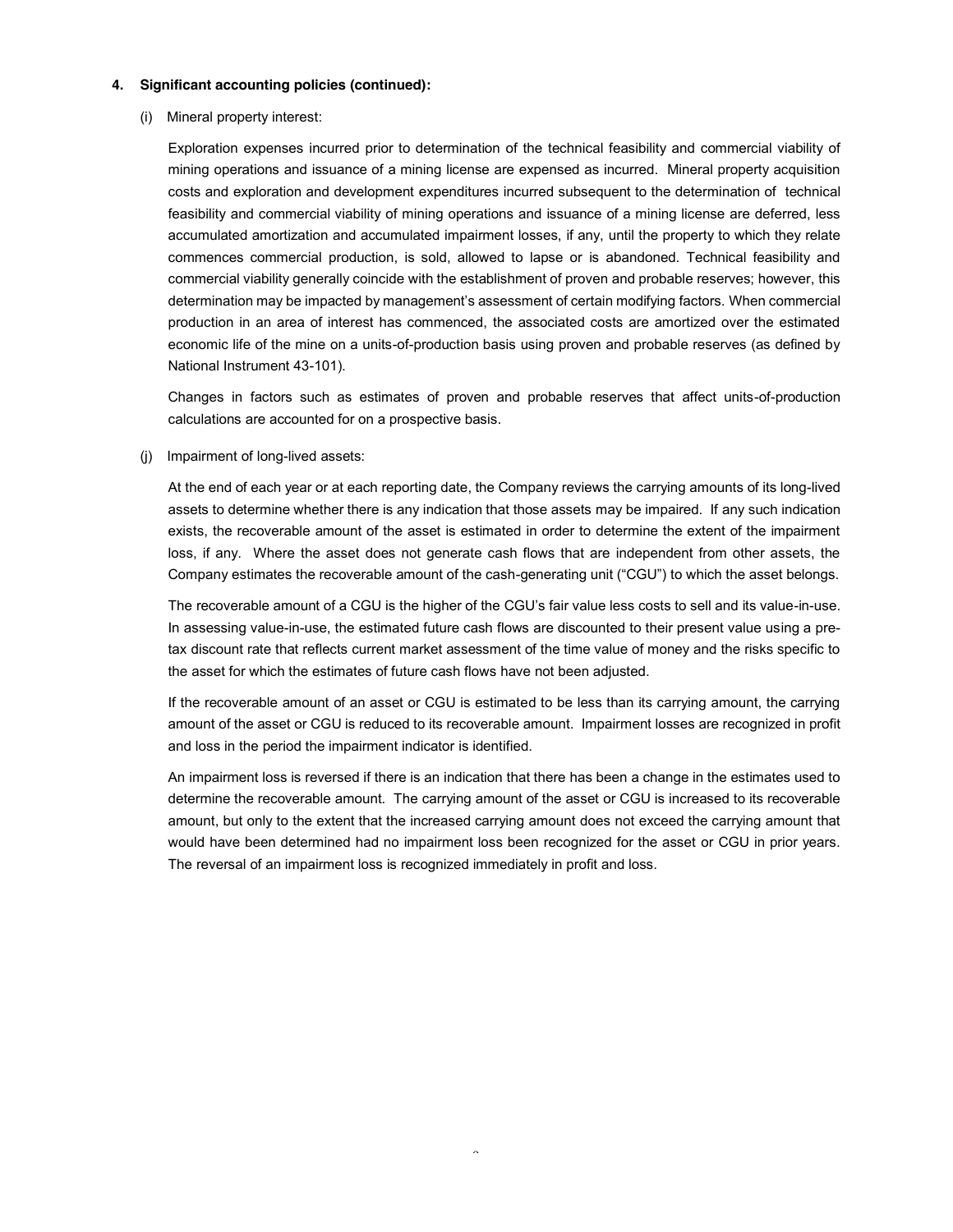(k) Reserve estimates:

The Company estimates its ore reserves and mineral resources based on information compiled by Qualified Persons as defined in accordance with Canadian Securities Administrators National Instrument 43-101 *Standards for Disclosure of Mineral Projects* ("NI 43-101"). Reserves are used when performing impairment assessments on the Company's mineral property, for forecasting the timing of payment of mine closure, reclamation and rehabilitation costs, and in determining the depletion of mineral properties.

There are numerous uncertainties inherent in estimating ore reserves, and assumptions that are valid at the time of estimation may change significantly when new information becomes available. Changes in the forecasted prices of commodities, exchange rates, production costs or recovery rates may change the economic status of reserves and may, ultimately, result in changes to reserve estimates. Any adjustments are accounted for prospectively.

(l) Provision for closure and rehabilitation:

A provision for closure and rehabilitation is recognized when there is a legal or constructive obligation to remediate as a result of exploration, development and production activities undertaken, if the amount of the provision can be measured reliably. The estimated future obligations include the costs of dismantling, and removal of facilities and restoration. The provision for future restoration costs is the best estimate of the present value of the expenditure required to settle the restoration obligation at the reporting date. The environmental rehabilitation obligation is capitalized as part of the carrying amount of the associated longlived asset and a liability is recorded. The environmental rehabilitation cost is amortized on the same basis as the related asset. Future restoration costs are reviewed annually and any changes in the estimate are reflected in the present value of the restoration provision at the reporting date.

(m) Mining rights grant fee:

In late 2010, the Vietnamese Government passed a new law, the Mineral Law 2010. Decree 15 of the law included a new statutory fee titled "mining rights grant fee". The Mineral Law 2010 provided the fee to be determined based on price, reserve, quality and type of the relevant mineral; however, until late 2013, both the Mineral Law 2010 and the Decree 15 did not specify the formula for calculation and thus there was no basis to estimate the fee payable. In November 2013, the Vietnamese Government issued Decree 203 which outlined the formula to calculate the mining rights grant fee and on that basis the Company estimated the cost of the fee and recognized a provision of \$4.6 million in the 2013 consolidated financial statements. On February 6, 2015, the Company received Decision No. 288/QD-BTNMT issued by the Ministry of Natural Resources and Environment ("MONRE") to amend the contents specified in the Mineral Mining License. Refer to note 15 for further details of the amendment.

(n) Share capital:

Common shares are classified as equity. The Company records proceeds from share issuances net of issue costs and any tax effects. Common shares issued for consideration other than cash are valued at the quoted market price on the date the shares are issued.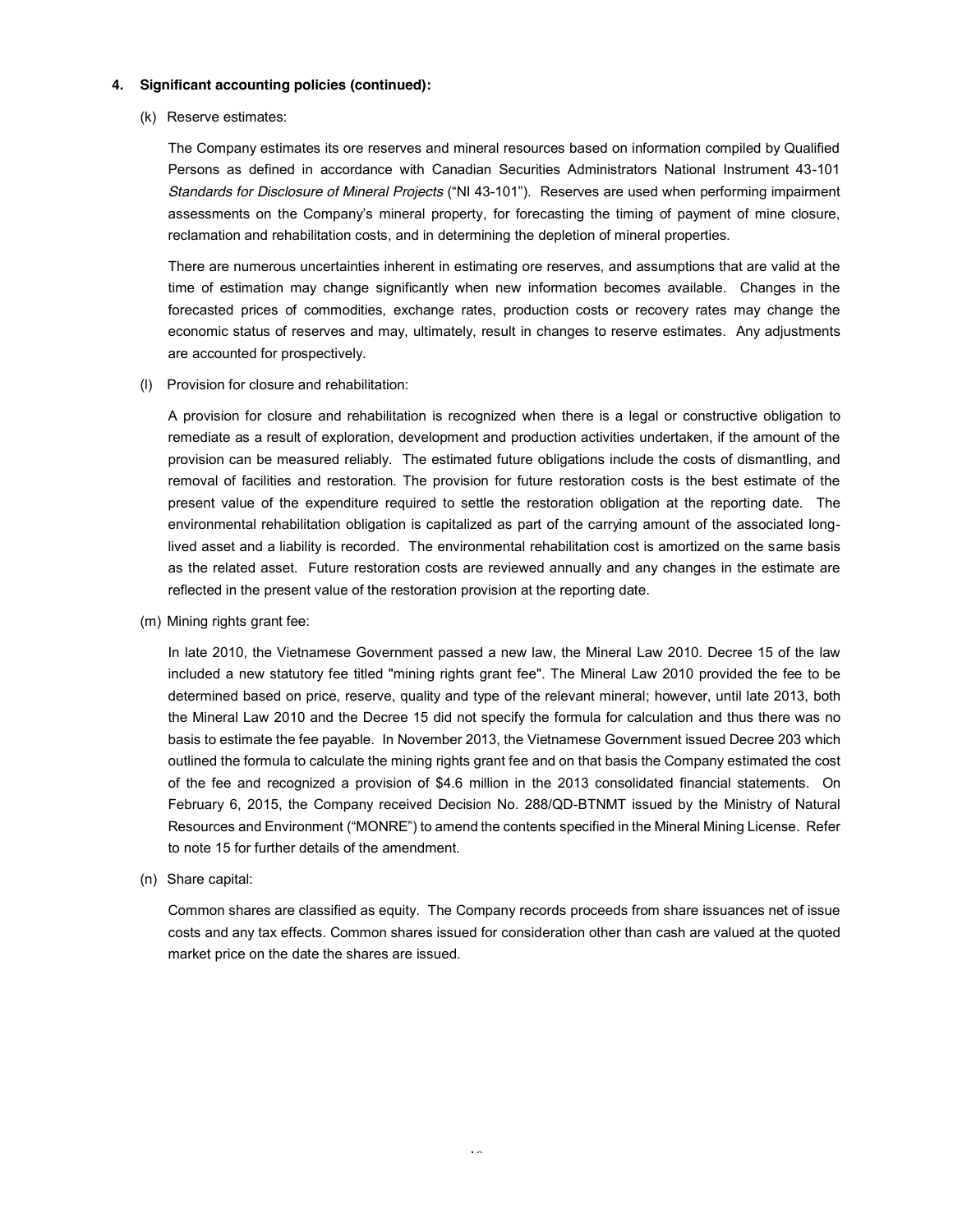(o) Share-based payments:

The Company has a share option plan, under which the fair value of all share-based awards is estimated using the Black-Scholes Option Pricing Model at the grant date and amortized over the vesting periods. An individual is classified as an employee when the individual is an employee for legal or tax purposes (direct employee) or provides services similar to those performed by a direct employee, including directors of the Company. Share-based payments to non-employees are measured at the fair value of the goods or services received, or the fair value of the equity instruments issued if it is determined the fair value of the goods or services received cannot be reliably measured and are recorded at the date the goods or services are received. The amount recognized as an expense is adjusted to reflect the number of awards expected to vest. The offset is credited to share-based payment reserve.

Upon the exercise of the share purchase options, consideration paid together with the amount previously recognized in the share-based payment reserve is recorded as an increase to share capital. Charges for share purchase options that are forfeited before vesting are reversed from the share-based payments reserves. For those share purchase options that expire or are forfeited after vesting, the amount previously recorded in share-based payments reserve is transferred to deficit.

(p) Interest expense:

Interest is recognized on a time proportion basis, taking into account the principal outstanding and the effective rate over the period to maturity.

(q) Royalties and export tariffs:

A royalty is payable to the Vietnamese Government calculated at 10% of the value of nickel concentrate sale price less export tax, processing costs, bagging costs, freight costs, custom charges and warehouse costs. Royalty expense is recorded when revenue from the sale of nickel concentrate is recognized.

Export tariff is payable to the Vietnamese Government and calculated at 20% of the value of nickel concentrate sale price less sea freight costs.

(r) Income taxes:

Income tax expense comprises current and deferred tax. Current tax and deferred tax are recognized in the statement of operations except to the extent that the tax relates to a business combination, or items recognized directly in equity or in other comprehensive income (loss).

A deferred tax asset is recognized for unused tax losses, tax credits and deductible temporary differences, to the extent that it is probable that future taxable profits will be available against which they can be utilized.

Deferred tax assets are reviewed each reporting date and are reduced to the extent that it is no longer probable that the related tax benefit will be realized.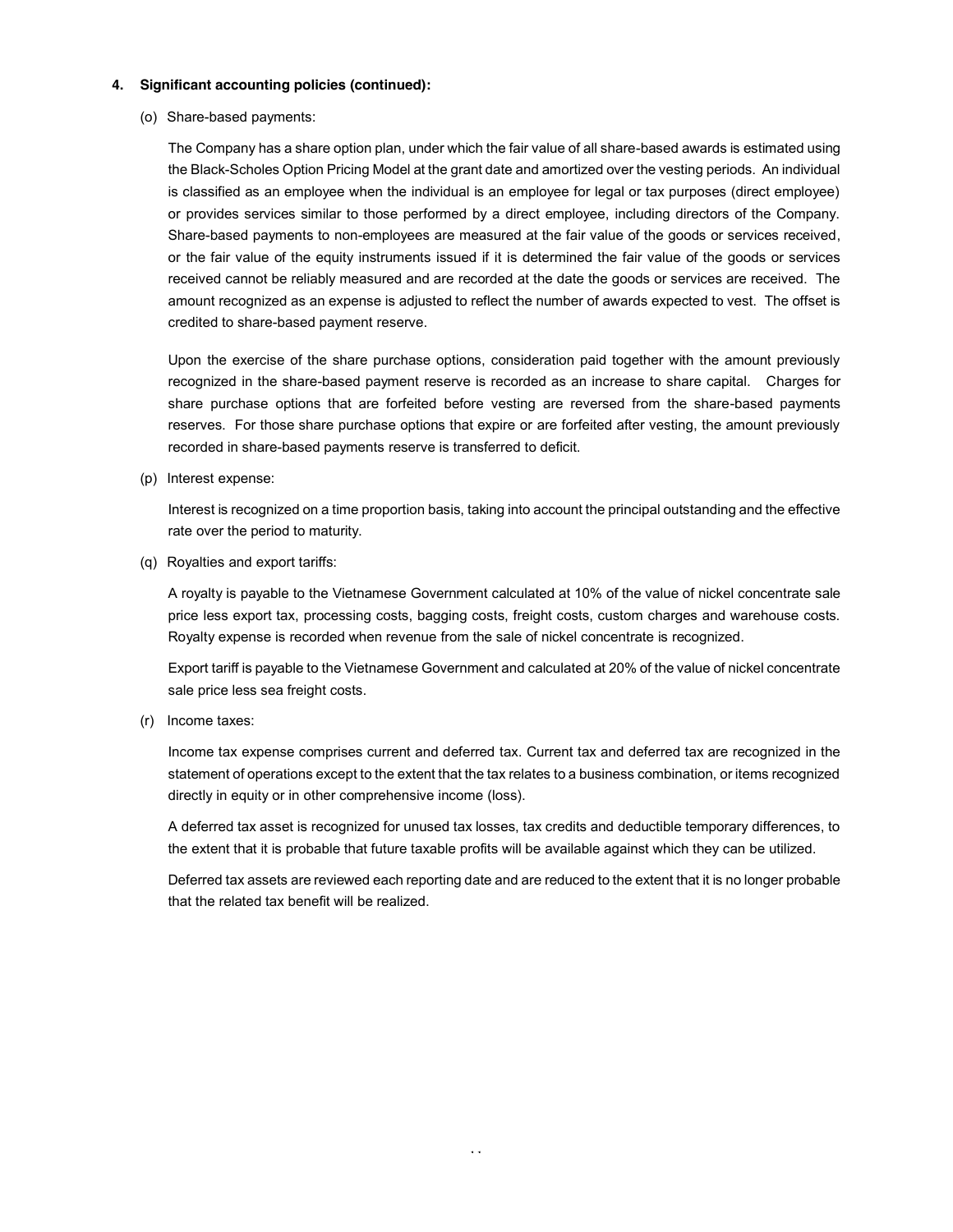(r) Income taxes:

Deferred tax is recognized in respect of temporary differences between the carrying amounts of assets and liabilities for financial reporting purposes and the amounts used for taxation purposes. Deferred tax is not recognized for the temporary differences arising from the initial recognition of assets or liabilities in a transaction that is not a business combination and that affects neither accounting, nor taxable profit or loss. Deferred tax is measured at the tax rates that are expected to be in effect when temporary differences reverse, based on the laws that have been enacted or substantively enacted at the reporting date. Deferred tax assets and liabilities are offset if there is a legally enforceable right to offset the tax liabilities and assets, and they relate to income taxes levied by the same tax authority.

(s) Financial instruments:

Non-derivative financial assets and liabilities:

The Company initially recognizes loans and receivables and deposits on the date that they are originated. All other financial assets (including assets designated at fair value through profit or loss) are recognized on the trade date at which the Company becomes a party to the contractual provisions of the instrument.

The Company derecognizes a financial asset when the contractual rights to the cash flows from the asset expire, or it transfers the rights to receive the contractual cash flows of the financial asset in a transaction in which substantially all the risks and rewards of ownership of the financial asset are transferred.

Financial assets and liabilities are offset and the net amount presented in the statement of financial position when, and only when, the Company has a legal right to offset the amounts and intends either to settle on a net basis or to realize the asset and settle the liability simultaneously.

The Company classifies its financial assets and liabilities in the following categories:

- (A) Fair value through profit or loss ("FVTPL");
- (B) Held-to-maturity;
- (C) Available-for-sale financial assets ("AFS"); or
- (D) Loans and receivables.

The classification depends on the purpose for which the financial assets or liabilities were acquired. Management determines the classification of financial assets and liabilities at initial recognition.

The Company has the following non-derivative financial assets: loans and receivables.

#### *Financial assets at FVTPL*

A financial asset is classified at fair value through profit or loss if it is classified as held-for-trading or is designated as such upon initial recognition. Financial assets are designated at fair value through profit or loss if the Company manages such investments and makes purchase and sale decisions based on their fair value in accordance with the Company's documented risk management or investment strategy.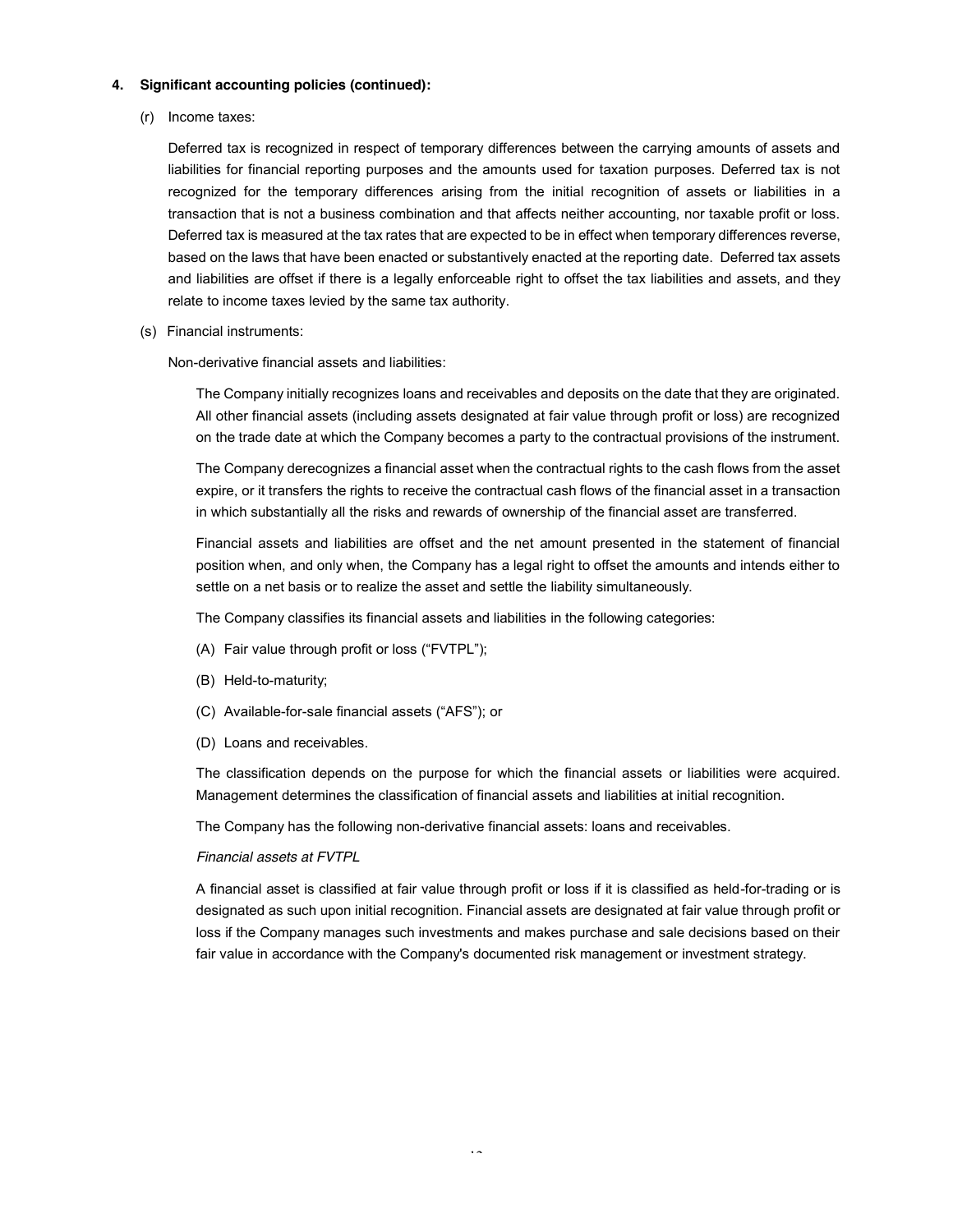(s) Financial instruments (continued):

#### *Held-to-maturity investments*

Investments are measured at amortized cost using the effective interest rate method. Transaction costs are added and amortized to the statement of operations over the life of the financial instrument on an effective yield basis. The Company does not have any assets classified as held-to-maturity investments.

#### *Available-for-sale financial assets*

Short-term investments are classified as available-for-sale and are carried at fair value (where determinable based on market prices of actively traded securities) with unrealized gains and losses recognized in other comprehensive income (loss). Management assesses the carrying value of AFS financial assets each period and any impairment charges are recognized in profit or loss. When financial assets classified as available-for-sale are sold, the accumulated fair value adjustments recognized in other comprehensive income (loss) are included in profit and loss. The Company does not have any assets classified as available-for-sale financial assets.

#### *Loans and receivables*

Loans and receivables are financial assets with fixed or determinable payments that are not quoted in an active market. Such assets are recognized initially at fair value plus any directly attributable transaction costs. Subsequent to initial recognition, loans and receivables are measured at amortized cost using the effective interest rate method, less any impairment losses. Loans and receivables comprise cash and cash equivalents and accounts receivable.

#### *Impairment of financial assets*

Financial assets, other than those at FVTPL, are assessed for indicators of impairment at each period end. Financial assets are impaired when there is objective evidence that, as a result of one or more events that occurred after the initial recognition of the financial asset, the estimated future cash flows of the investment have been impacted.

#### *Financial liabilities*

Financial liabilities are recognized initially at fair value plus any directly attributable transaction costs. Subsequent to initial recognition, derivative financial liabilities are measured at fair value and other financial liabilities at amortized cost using the effective interest method.

The Company has the following non-derivative financial liabilities: bank term loan, trade payables and accrued liabilities which are classified as other financial liabilities.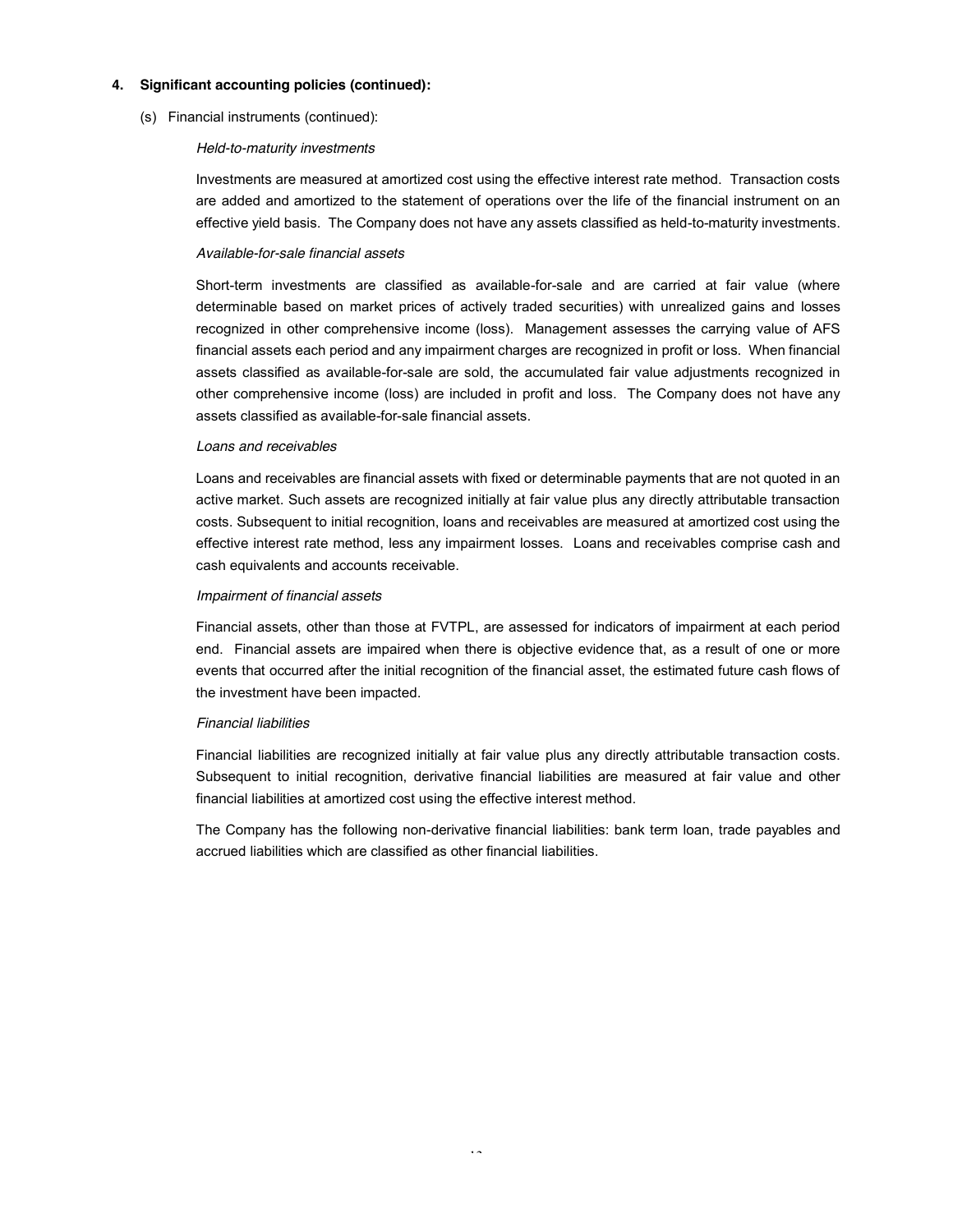(t) Earnings (loss) per share:

Basic earnings (loss) per share is calculated by dividing the income (loss) available to common shareholders by the weighted average number of common shares outstanding during the period. For all periods presented, income (loss) available to common shareholders equals the reported income (loss) attributable to the shareholders of the Company.

Diluted earnings (loss) per share is calculated using the treasury stock method. Under the treasury stock method, the weighted average number of common shares issued and outstanding used for the calculation of diluted earnings (loss) per share assumes that the proceeds to be received on the exercise of dilutive stock options and warrants are used to repurchase common shares at the average market price during the period.

#### **5. Changes in accounting standards:**

#### *IFRS 9, Financial Instruments*

In November 2009, the IASB issued IFRS 9, *Financial Instruments*, as the first step in its project to replace IAS 39, *Financial Instruments: Recognition and Measurement*. On July 24, 2014 the IASB issued the complete IFRS 9. IFRS 9 retains but simplifies the mixed measurement model and establishes two primary measurement categories for financial assets: amortized cost and fair value. The basis of classification depends on an entity's business model and the contractual cash flows of the financial asset.

Classification is made at the time the financial asset is initially recognized, namely when the entity becomes a party to the contractual provisions of the instrument

IFRS 9 amends some of the requirements of IFRS 7, *Financial Instruments: Disclosures*, including added disclosures about investments in equity instruments measured at fair value in other comprehensive income, and guidance on the measurement of financial liabilities and de-recognition of financial instruments. The mandatory effective date of IFRS 9 is for annual periods beginning on or after January 1, 2018 with early adoption permitted, and must be applied retrospectively with some exemptions permitted. The Company is currently assessing the impact of adopting IFRS 9 on its consolidated financial statements.

# IFRS 15, *Revenue from Contracts with Customers*

On May 28, 2014, the IASB issued IFRS 15. The new standard is effective for annual periods beginning on or after January 1, 2017 with early adoption permitted. IFRS 15 will replace IAS 11 *Construction Contracts*, IAS 18 *Revenue*, IFRIC 13 *Customer Loyalty Programmes*, IFRIC 15 Agreements for the Construction of Real Estate, IFRIC 18 Transfer of Assets from Customers and SIC 31 Revenue – Barter Transactions Involving Advertising Services.

The standard contains a single model that applies to contracts with customers and two approaches to recognizing revenue: at a point in time or over time. The model features a contract-based five-step analysis of transactions to determine whether, how much and when revenue is recognized. New estimates and judgmental thresholds have also been introduced, which may affect the amount and/or timing of revenue recognized.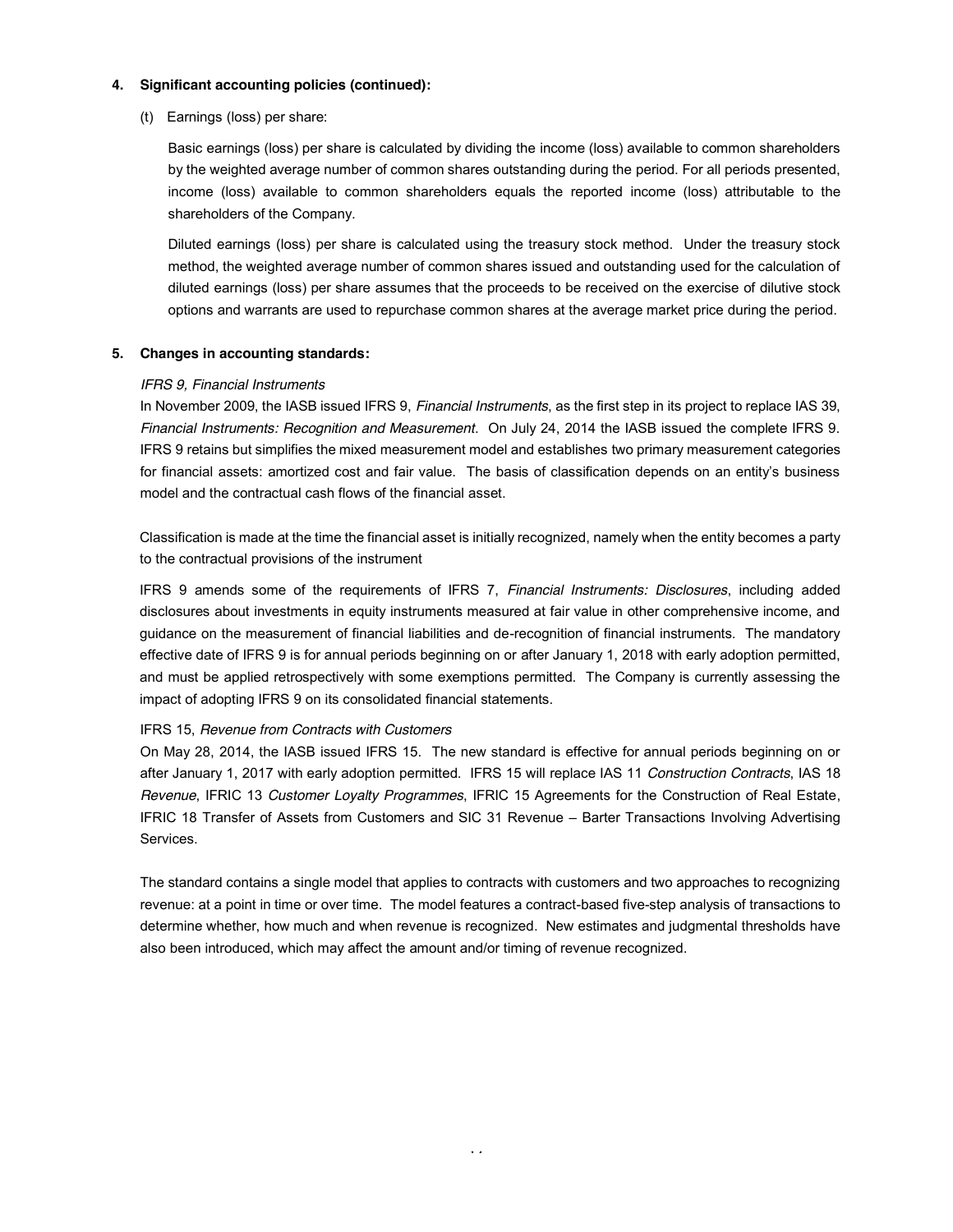# **5. Changes in accounting standards (continued):**

The Company intends to adopt IFRS 15 in its consolidated financial statements for the annual period beginning on January 1, 2017. The extent of the impact of adoption of the standard has not yet been determined.

# Amendments to IAS 1, *Presentation of Financial Statements*

On December 18, 2014, the IASB issued amendments to IAS 1 as part of its major initiative to improve presentation and disclosure in financial reports. The amendments are effective for annual periods beginning on or after January 1, 2016 with early adoption permitted. The Company intends to adopt these amendments in its financial statements for the annual period beginning on January 1, 2016. The extent of the impact of adoption of the amendments has not yet been determined.

# **6. Critical judgments in applying accounting policies:**

The critical judgments that the Company's management has made in the process of applying the Company's accounting policies, apart from those involving estimations (note 7), that have the most significant effect on the amounts recognized in the Company's consolidated financial statements are as follows:

(a) Economic recoverability and probability of future economic benefits of exploration, evaluation and development costs:

Management has determined that exploration drilling, evaluation, development and related costs incurred which have been capitalized are economically recoverable. Management uses several criteria in its assessment of economic recoverability and probability of future economic benefits including geologic and metallurgic information, history of conversion of mineral deposits to proven and probable reserves, scoping and feasibility studies, accessible facilities, existing permits and life of mine plans.

(b) Commercial production:

Costs incurred to construct and develop mineral properties, plant and equipment are capitalized until the assets are brought into the location and condition necessary to be capable of operating in the manner intended by management. Depletion of capitalized costs for mineral properties and related plant and equipment begins when operating levels intended by management have been reached. The results of operations of the Company during the years presented in these audited consolidated financial statements have been impacted by management's determination that the Ban Phuc mine reached the operating levels intended by management on November 1, 2013.

(c) Functional currency:

The functional currency for each of the Company's subsidiaries is the currency of the primary economic environment in which the entity operates. It has been determined that the functional currency of BPNM is the United States dollar, while the functional currency for the Company and its other subsidiaries is the Canadian dollar. Assessment of functional currency involves certain judgments to determine the primary economic environment and the Company reconsiders the functional currency of its entities if there is a change in the events and conditions, which determine the primary economic environment.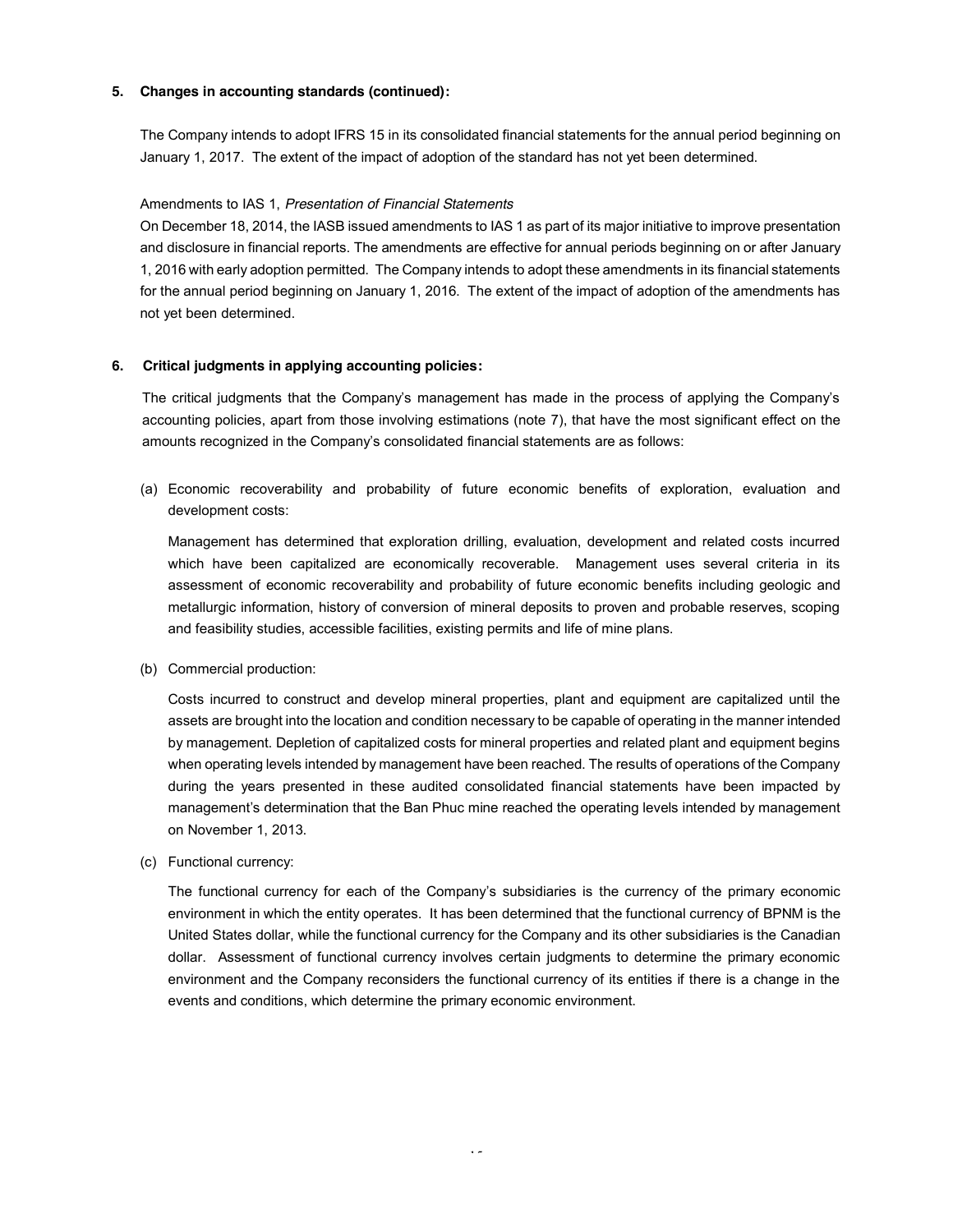# **6. Critical judgments in applying accounting policies (continued):**

# (d) Going concern:

The assessment of the Company's ability to continue as a going concern involves judgment regarding future funding available for its development of the Ban Phuc mine and for working capital requirements. Judgments must also be made with regard to events or conditions, which might give rise to significant uncertainty.

(e) Provisional pricing contracts:

Nickel concentrate is invoiced when shipped and amounts recognized as revenue are based on the Company's assessment of the mineral content and grade, based on internal assays, of the concentrate shipments. Final assays determine the final payable ounces by the Company's customers. Therefore, there is significant estimation uncertainty surrounding the recognition of revenues based on preliminary assays. Any adjustments to revenue recognized based on final assays are accounted for prospectively.

# **7. Key sources of estimation uncertainty:**

The preparation of the consolidated financial statements requires management to make estimates and assumptions of the effect of uncertain future events on the carrying amounts of the Company's assets and liabilities at the end of the reporting period. Actual results may differ from those estimates as the estimation process is inherently uncertain. Differences between the actual results and present estimates and assumptions have the potential to materially affect the Company's consolidated financial statements. Estimates are reviewed on an ongoing basis and are based on historical experience and other facts and circumstances. Revisions to estimates and the resulting effect on the carrying amounts of the Company's assets and liabilities are accounted for prospectively.

The significant assumptions about the future and other major sources of estimation uncertainty as at the end of the reporting period that may result in a material adjustment to the carrying amounts of the Company's assets and liabilities are as follows:

(a) Impairment of mineral properties, plant and equipment:

The Company considers both external and internal sources of information in assessing whether there are any indications that mineral properties, plant and equipment are impaired. External sources of information the Company considers include changes in the market, economic and legal environment in which the Company operates that are not within its control and affect the recoverable amount of mineral properties, plant and equipment. Internal sources include the manner in which mineral properties, plant and equipment are being used or are expected to be used, and indications of economic performance of the assets.

In determining the recoverable amounts of the Company's mineral properties, plant and equipment, the Company's management makes estimates of the discounted future after-tax cash flows expected to be derived from its mineral properties using an appropriate discount rate. Reductions in metal price forecasts, increases in estimated future costs of production, increases in estimated future non-expansionary capital expenditures, reductions in the amount of recoverable reserves, resources and exploration potential and/or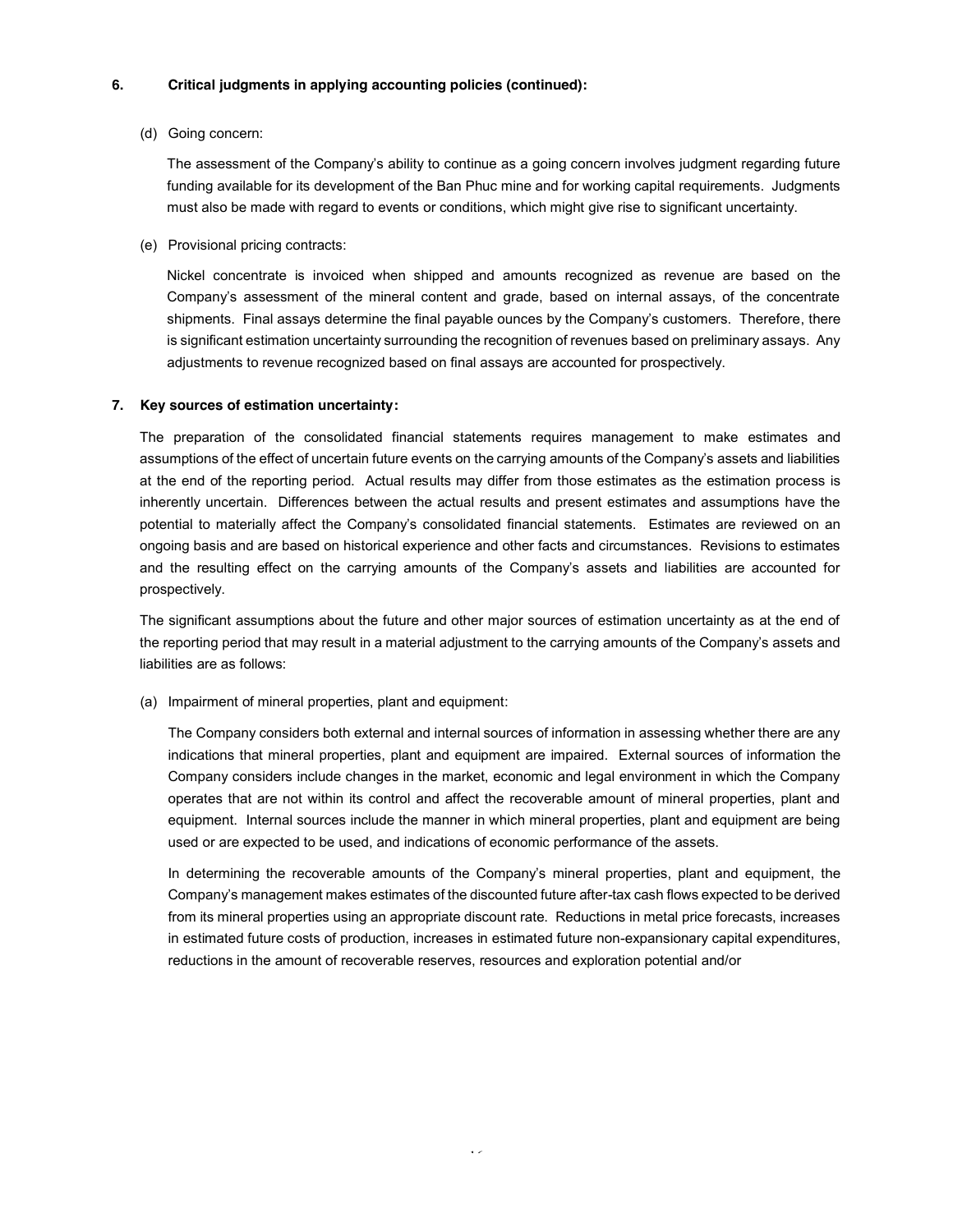# **7. Key sources of estimation uncertainty (continued):**

adverse current economics can result in a write down of the carrying amounts of the Company's mineral properties, plant and equipment.

(b) Operating expenses and costing of work-in-progress inventory:

In determining operating expenses recognized in the consolidated statement of comprehensive income (loss), the Company's management makes estimates of quantities of ore on stockpiles and in process and the recoverable nickel in this material to determine the cost of finished goods sold during the period. Changes in these estimates can result in a change in operating expenses in future periods and carrying amounts of inventories.

(c) Estimated recoverable nickel tonnes and ore reserve tonnes:

The carrying amounts of the Company's mineral properties, plant and equipment are depleted based on recoverable nickel tonnes and ore reserve tonnes. Changes to estimates of recoverable nickel tonnes, ore reserve tonnes and depletable costs, including changes resulting from revisions to the Company's mine plans and changes in metals prices forecasts, can result in a change to future depletion rates and impairment analysis.

(d) Estimated mine closure and rehabilitation costs:

The Company's provision for mine closure and reclamation cost obligations represents management's best estimate of the present value of the future cash outflows required to settle the liability which reflects estimates of future costs, inflation, movements in foreign exchange rates and assumption of risks associated with the future cash outflows. Changes in the above factors can result in a change to the provision recognized by the Company.

Changes to the mine closure and rehabilitation cost obligations are recorded with a corresponding change to the carrying amounts of the related mineral properties, plant and equipment in the year identified. Adjustments to the carrying amounts of the related mineral properties, plant and equipment can result in a change to the future depletion expense.

(e) Income taxes:

In assessing the probability of realizing income tax assets, management makes estimates related to expectations of future taxable income, applicable tax opportunities, expected timing of reversals of existing temporary differences and the likelihood that tax positions taken will be sustained upon examination by applicable tax authorities. In making its assessments, management gives additional weight to positive and negative evidence that can be objectively verified. Estimates for future taxable income are based on forecasted income from operations and the application of existing tax laws in each jurisdiction. Weight is attached to tax planning opportunities that are within the Company's control, feasible and can be implemented without significant obstacles. The likelihood that tax positions taken will be sustained upon examination by applicable tax authorities is assessed based on individual facts and circumstances of the relevant tax position evaluated in light of all available evidence. Where applicable tax laws and regulations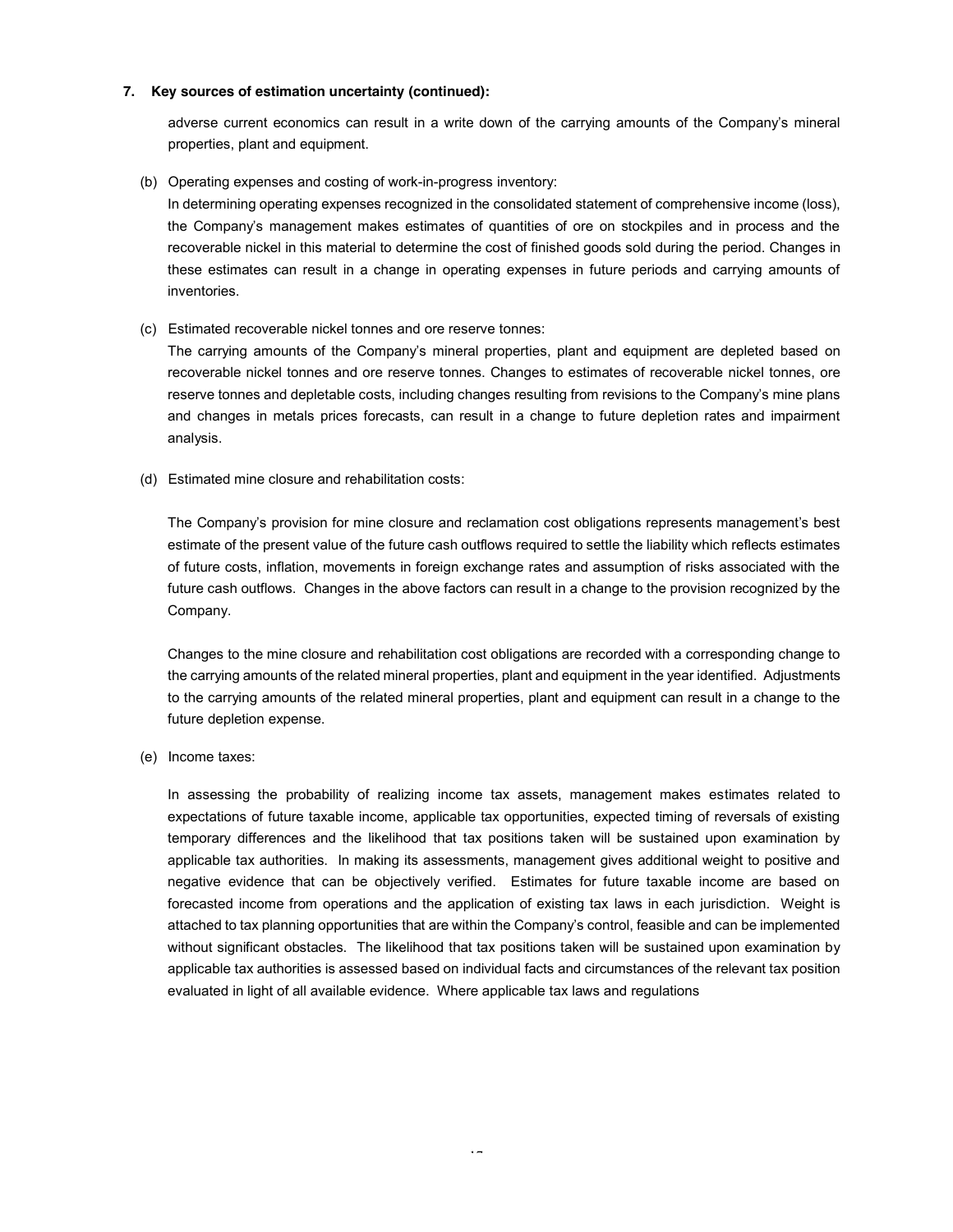# **7. Key sources of estimation uncertainty (continued):**

are either unclear or subject to ongoing varying interpretations, it is reasonably possible that changes in these estimates could occur, which may materially affect the amounts of income tax assets recognized.

# (f) Share-based compensation:

The Company includes an estimate of forfeitures, share price volatility, expected life of awards and risk-free interest rates in the calculation of the expense related to certain long-term employee incentive plans. These estimates are based on previous experience and may change throughout the life of an incentive plan. Such changes could impact the share-based compensation expense and share-based payments reserve.

# **8. Accounts receivable and prepaid expenses:**

|                                               |   | March 31,<br>2015      |    | December 31,<br>2014   |
|-----------------------------------------------|---|------------------------|----|------------------------|
| Trade receivables<br>VAT/GST refundable       | S | 7.606.145<br>7,319,324 | S  | 9,681,877<br>5,472,245 |
| Export tariff refundable                      |   | 1,555,305              |    |                        |
| Prepayments and advances<br>Other receivables |   | 1,154,152<br>46.494    |    | 1,200,500<br>89,686    |
| Provision for doubtful debt                   |   | (112,502)              |    | (103, 038)             |
|                                               |   | 17,568,918             | \$ | 16,341,270             |

The trade receivables consist of receivables from provisional nickel concentrate sales from the Ban Phuc mine. The trade receivables are less than 30 days past due. The fair value of receivables arising from concentrate sales that contain provisional pricing is determined using the appropriate quoted closing price per the London Metal Exchange for the particular metal. As such, these receivables, which meet the definition of an embedded derivative, are classified within Level 2 of the fair value hierarchy (see note 24).

The Company, through its Vietnam subsidiary pays value added tax on the purchase and sale of goods and services at a rate of 5% and 10%. The Company's concentrate is a processed natural resource/mineral which is subject to VAT and applicable tax rate of 0% VAT when exported. The net amount paid or payable is recoverable, but such recovery is subject to review and assessment by local tax authorities.

Export tariff is calculated at 20% of nickel concentrate sales. During the quarter ended March 31, 2015, reduced revenues, due to lower nickel prices, generated export tariffs refundable of \$1,555,305.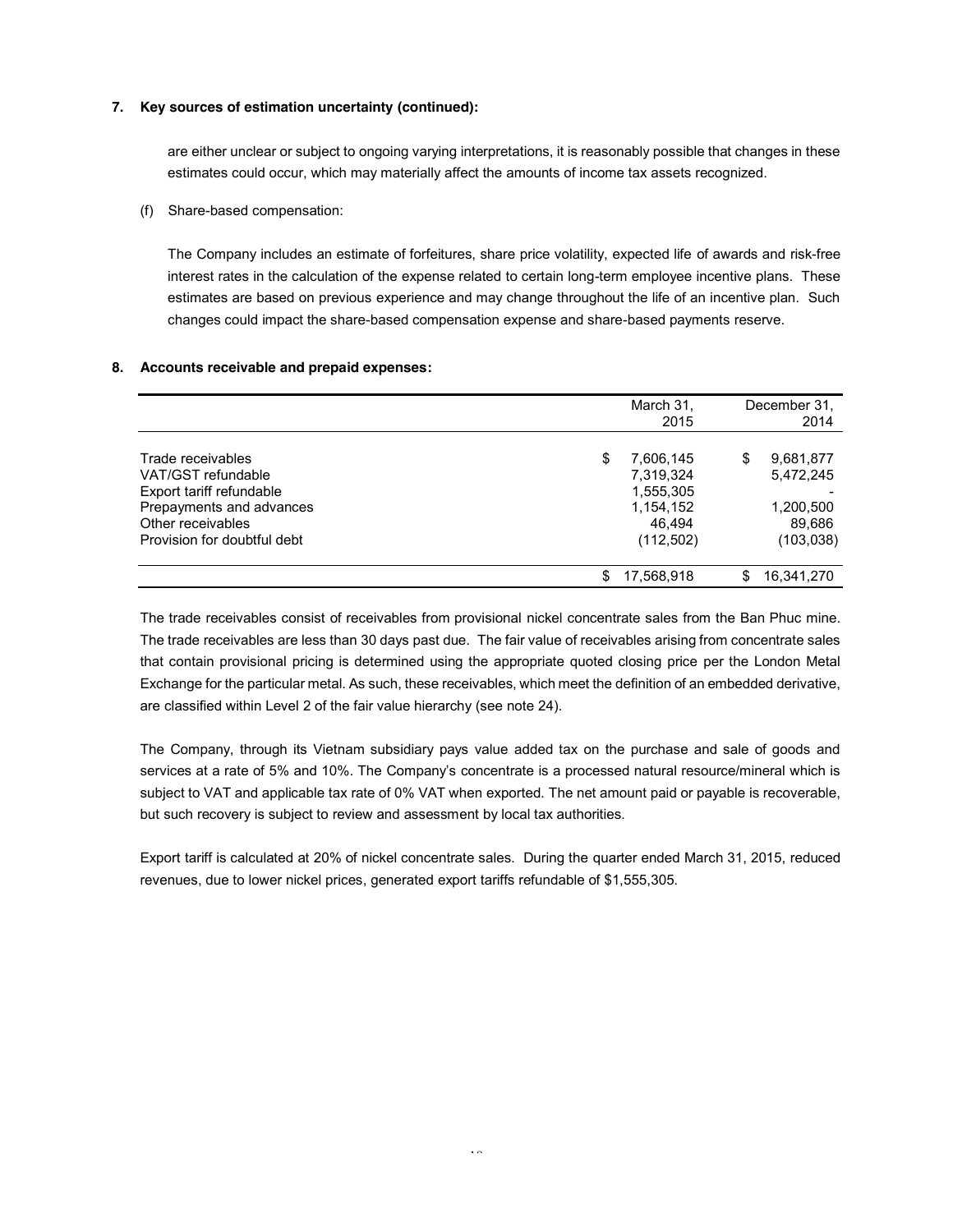# **9. Inventories:**

|                                          |   | March 31, | December 31. |
|------------------------------------------|---|-----------|--------------|
|                                          |   | 2015      | 2014         |
|                                          |   |           |              |
| Consumable materials and supplies        | S | 2,763,782 | 2,462,720    |
| Work in process inventory <sup>(1)</sup> |   | 202.919   | 442.321      |
| Finished goods inventory <sup>(2)</sup>  |   | 3.804.459 | 2,958,941    |
|                                          |   | 6.771.160 | 5,863,982    |

(1) The Company held 4,322 tonnes of work in process nickel ore as of March 31, 2015 (2014: 5,029 tonnes), which were carried at cost being the lesser of cost and net realizable value.

(2) The Company held 2,177 tonnes of nickel concentrate finished product as of March 31, 2015 (2014: 3,217 tonnes), which were carried at cost being the lesser of cost and net realizable value.

#### **10. Property, plant and equipment:**

|                                 | Building, infrastructure<br>mine, machinery, plant, | Construction    | Furniture, office<br>equipment and |                      |
|---------------------------------|-----------------------------------------------------|-----------------|------------------------------------|----------------------|
|                                 | motor, vehicles                                     | in progress     | intangible assets                  | Total                |
| Cost                            |                                                     |                 |                                    |                      |
| Balance at January 1, 2014      | \$<br>54,860,856                                    | \$<br>559.345   | \$<br>4,944,370                    | \$<br>60.364.571     |
| Additions                       | 14,562,176                                          | 1,655,673       |                                    | 16,217,849           |
| <b>Translation adjustment</b>   | 2,627,628                                           | 83,837          | 119,825                            | 2,831,290            |
| Adjustment for mining rights    |                                                     |                 |                                    |                      |
| grant fees (note 15)            |                                                     |                 | (1,778,545)                        | (1,778,545)          |
| Balance at December 31, 2014    | \$<br>72,050,660                                    | \$<br>2,298,855 | \$<br>3,285,650                    | \$<br>77,635,165     |
| Additions                       | 2,591,343                                           | 1,137,798       | 2,429                              | 3,731,570            |
| Translation adjustment          | 4,048,847                                           | 186,416         | 178,357                            | 4,413,620            |
| Balance at March 31, 2015       | \$<br>78,690,850                                    | \$<br>3,623,069 | \$<br>3,466,436                    | \$<br>85,780,355     |
|                                 |                                                     |                 |                                    |                      |
| <b>Accumulated Depreciation</b> |                                                     |                 |                                    |                      |
| Balance at January 1, 2014      | \$<br>(2,776,267)                                   | \$              | \$<br>(377, 966)                   | \$<br>(3, 154, 233)  |
| Depreciation expense            | (26, 694, 007)                                      |                 | (567, 269)                         | (27, 261, 276)       |
|                                 |                                                     |                 |                                    |                      |
| Balance at December 31, 2014    | \$<br>(29, 470, 274)                                | \$              | \$<br>(945, 235)                   | \$<br>(30, 415, 509) |
|                                 |                                                     |                 |                                    |                      |
| Depreciation expense            | (9,078,846)                                         |                 | (19, 154)                          | (9,098,000)          |
| Balance at March 31, 2015       | \$<br>(38, 549, 120)                                | \$              | \$<br>(964, 389)                   | \$<br>(39, 513, 509) |
|                                 |                                                     |                 |                                    |                      |
| <b>Net Book Value</b>           |                                                     |                 |                                    |                      |
| Balance at December 31, 2014 \$ | 42,580,386                                          | \$<br>2,298,855 | \$<br>2,340,415                    | \$<br>47,219,656     |
| Balance at March 31, 2015       | \$<br>40,141,730                                    | \$<br>3,623,069 | \$<br>2,502,047                    | \$<br>46,266,846     |

On transition from Canadian generally accepted accounting principles to IFRS, an assessment was performed to determine whether an impairment reserve was warranted and on the basis of the discounted cash flow analysis, an impairment in the amount of \$27.8 million was recorded. Similar assessments since that time have indicated that a reversal of the impairment, or a portion thereof, is not warranted as at reporting period end.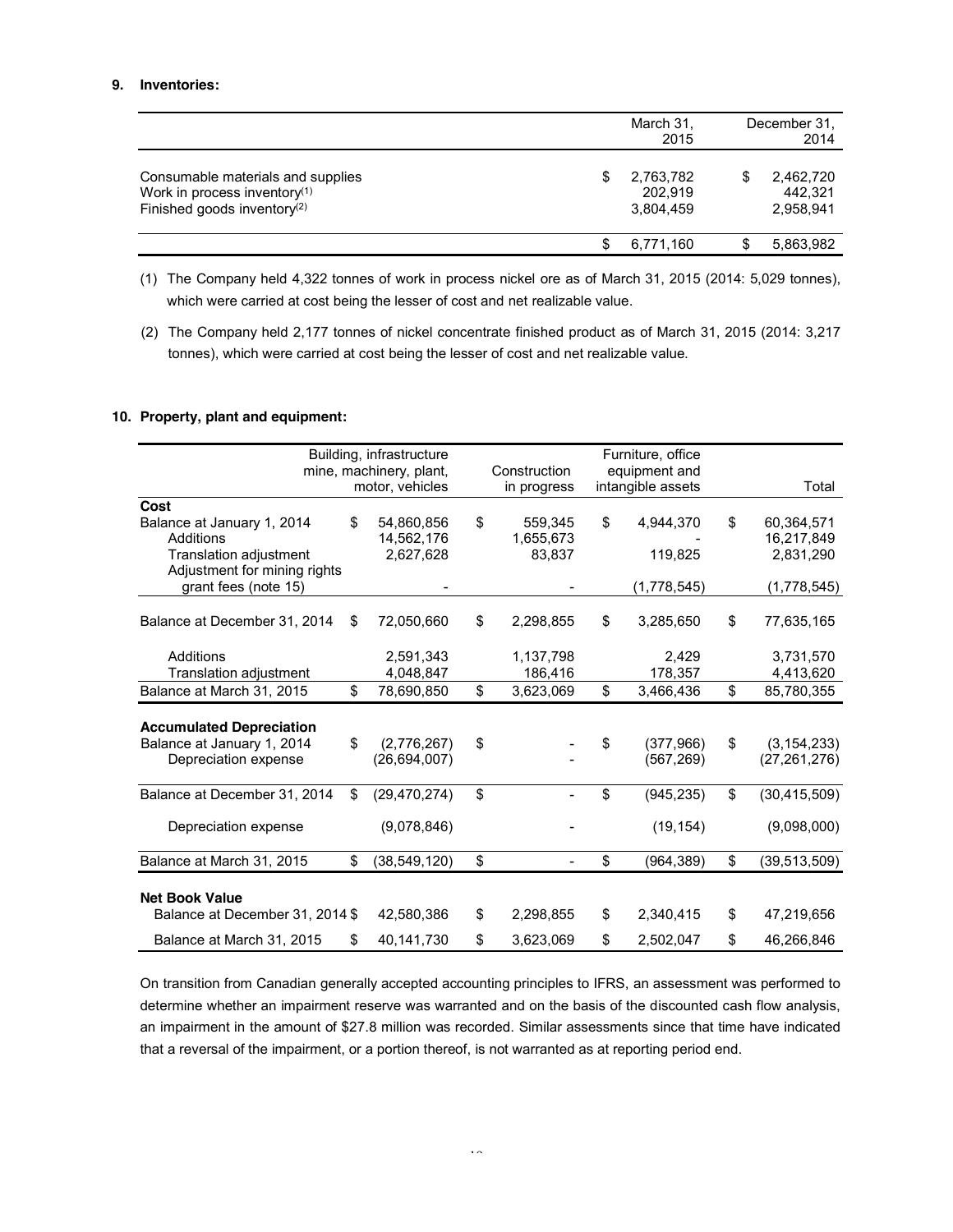#### **11. Mineral property interest:**

|                                       |   | March 31,<br>2015    |   | December 31.<br>2014  |
|---------------------------------------|---|----------------------|---|-----------------------|
| Ban Phuc Project Area<br>Amortization | S | 492.964<br>(55, 210) | S | 677,323<br>(184, 359) |
| Net book value                        | S | 437,754              | S | 492.964               |

The Company's mineral property interest is in the Ban Phuc Project Area in Vietnam. The Ban Phuc mine commenced operations on November 1, 2013, at which time construction-in-progress amounts were transferred to appropriate categories of mineral properties, plant and equipment and the Company commenced depreciating these assets based on their useful lives from that date.

# **12. Trade payables and accrued liabilities:**

|                                                       |    | March 31,<br>2015                 |    | December 31,<br>2014              |
|-------------------------------------------------------|----|-----------------------------------|----|-----------------------------------|
| Trade payables<br>Taxes<br><b>Accrued liabilities</b> | \$ | 5,186,047<br>1,793,430<br>975,501 | \$ | 5,454,628<br>2,356,714<br>847,758 |
|                                                       | S  | 7,954,978                         | S  | 8,659,100                         |

Taxes include royalty tax, environmental protection fee, foreign contractor tax and payroll tax.

#### **13. Bank term loan and credit facility:**

On June 4, 2013, the Company, through its subsidiary BPNM, entered into a US\$11.0 million term loan with a Vietnamese bank (the "Lender"). On July 4, 2013, the Company amended the principal amount of the loan to US\$20.0 million, secured by the assets of BPNM and a guarantee by the Company (hereinafter referred to as "the Loan"). Interest on the Loan accrues at LIBOR (6-month) plus 6.5%. In March 2014, the Loan was restructured such that quarterly principal payments of US\$2.0 million commenced September 30, 2014, while monthly interest payments began in March 2014. In June 2014, the interest rate on the Loan was revised to LIBOR (6-month) plus 5%. In April 2015, the interest rate on the Loan was further reduced to LIBOR (6-month) plus 4.5%. The amendments did not result in any material changes to the carrying value of the Loan.

The third loan repayment of US\$2.0 million was made in March 2015, such that the remaining balance of the Loan at March 31, 2015 was US\$14.0 million (December 31, 2014 - US\$16.0 million).

Over the term of the Loan, the Lender is entitled to 20% of the annual excess cash of BPNM, once all liabilities are settled, which shall be paid to the Lender within 45 days of the issuance of the annual audited financial statements. Additionally, no repayment shall be made on intercompany or other third party loans during the term of the Loan. BPNM is also required to maintain a maximum ratio of the outstanding loan balance against the value of secured assets of 50% over the term of the Loan. BPNM was in compliance with this requirement as at March 31, 2015.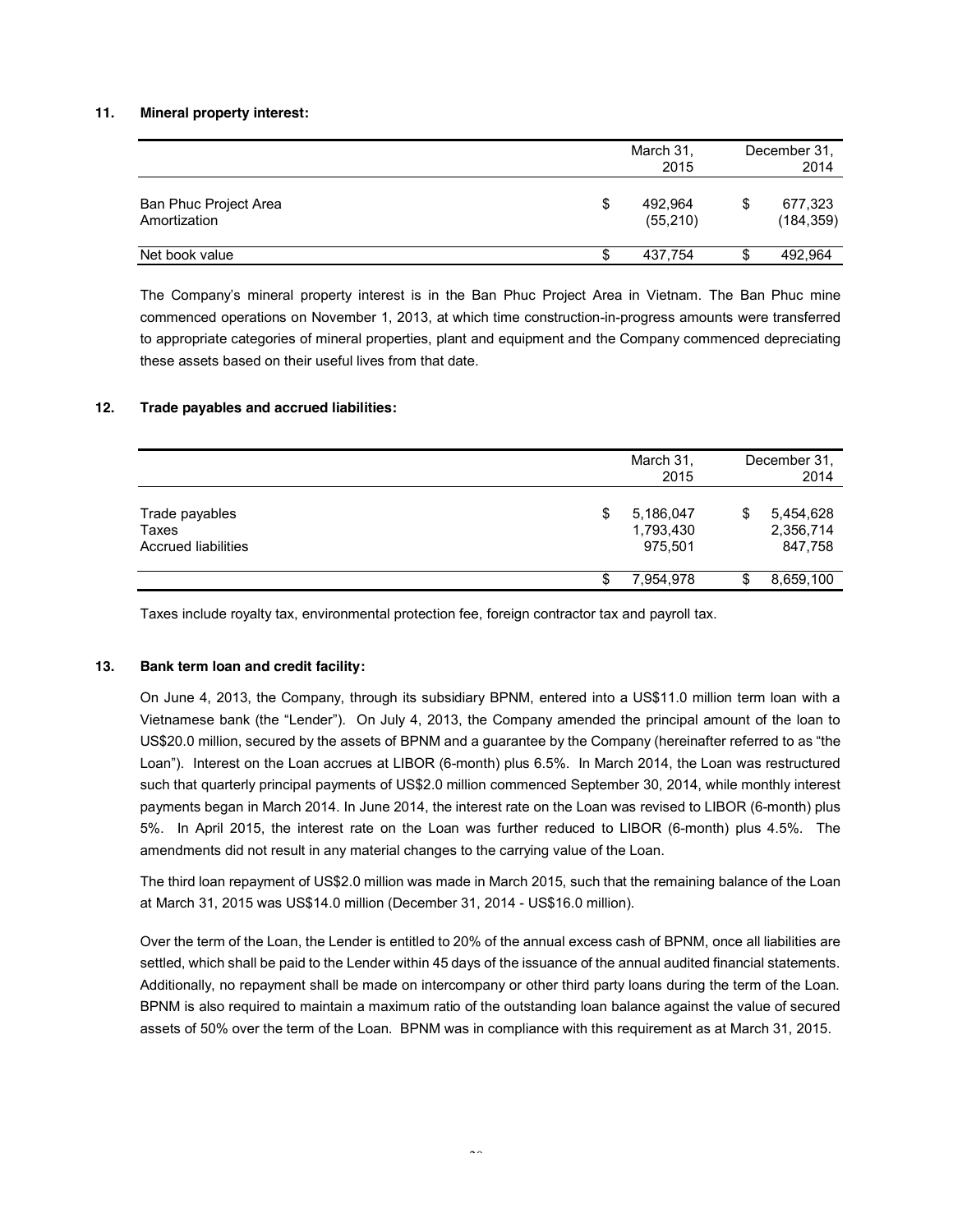A clause exists in the loan agreement which allowed the Company to make early principal repayments on the outstanding Loan balance until September 4, 2014; however, such early repayments were subject to a 0.2% fee per month, subject to a formulaic calculation. Thereafter, there is no penalty for early repayments. Management assessed whether this prepayment option is an embedded derivative and should be accounted for separately from the host contract. Management determined that the economic characteristics and risks of the prepayment feature are closely related to those of the host debt contract and, therefore, no embedded derivative was identified.

A US\$3.0 million facility was also arranged with the same local bank in Vietnam in December 2013 to allow an additional source of working capital funding if required. This credit facility, which was to expire in December 2014, has been renegotiated to continue for the 2015 year. The facility is a revolving working capital loan with a term of three months at the proposed rate of 4%. The facility was secured by the assets of BPNM and a corporate guarantee by the Company and approved on May 25, 2015.

### **14. Provision for closure and rehabilitation:**

Based on the Environmental Impact Assessment ("EIA"), and Environment Resettlement and Rehabilitation Program ("ERRP"), as previously submitted to the authorities for the Ban Phuc project, the Ministry of Natural Resources and Environment ("MONRE") provides confirmation of the estimate for closure and rehabilitation. On this basis these consolidated financial statements reflect a provision for site closure and rehabilitation as at March 31, 2015 in the amount of \$435,719 (December 31, 2014: \$399,072). As of March 31, 2015, the Company has deposited with MONRE \$288,575 (December 31, 2014: \$237,675) as an advance deposit for future closure and rehabilitation expenditures

# **15. Other non-current liabilities:**

|                                  |   | March 31,<br>2015    | December 31,<br>2014 |                      |  |
|----------------------------------|---|----------------------|----------------------|----------------------|--|
| Mining rights grant fee<br>Other | S | 2,111,697<br>345,769 | S                    | 1,934,089<br>316,687 |  |
|                                  | S | 2,457,466            | ง                    | 2,250,776            |  |

The Company has recorded a Mining rights grant fee for the right to exploit minerals at Ban Phuc, based on reserve tonnes, as outlined in Mineral Law 2010, Decree 15 and 203 issued by the Vietnamese government and Decision 288 issued by MONRE.

On February 6, 2015, the Company received Decision No. 288/QD-BTNMT issued by the MONRE to amend the contents specified in the Mineral Mining License (the "Decision"). In the Decision, the mining rights grant fee was revised to \$2.9 million and is payable in annual installments over the three years from 2015 to 2017. As at December 31, 2014, the Company recognized a decrease of \$1.8 million in the mining rights grant fee provision and related ass

# **16. Share capital:**

(a) Authorized:

The Company's share capital consists of an unlimited number of common shares without par value.

(b) Issued and outstanding: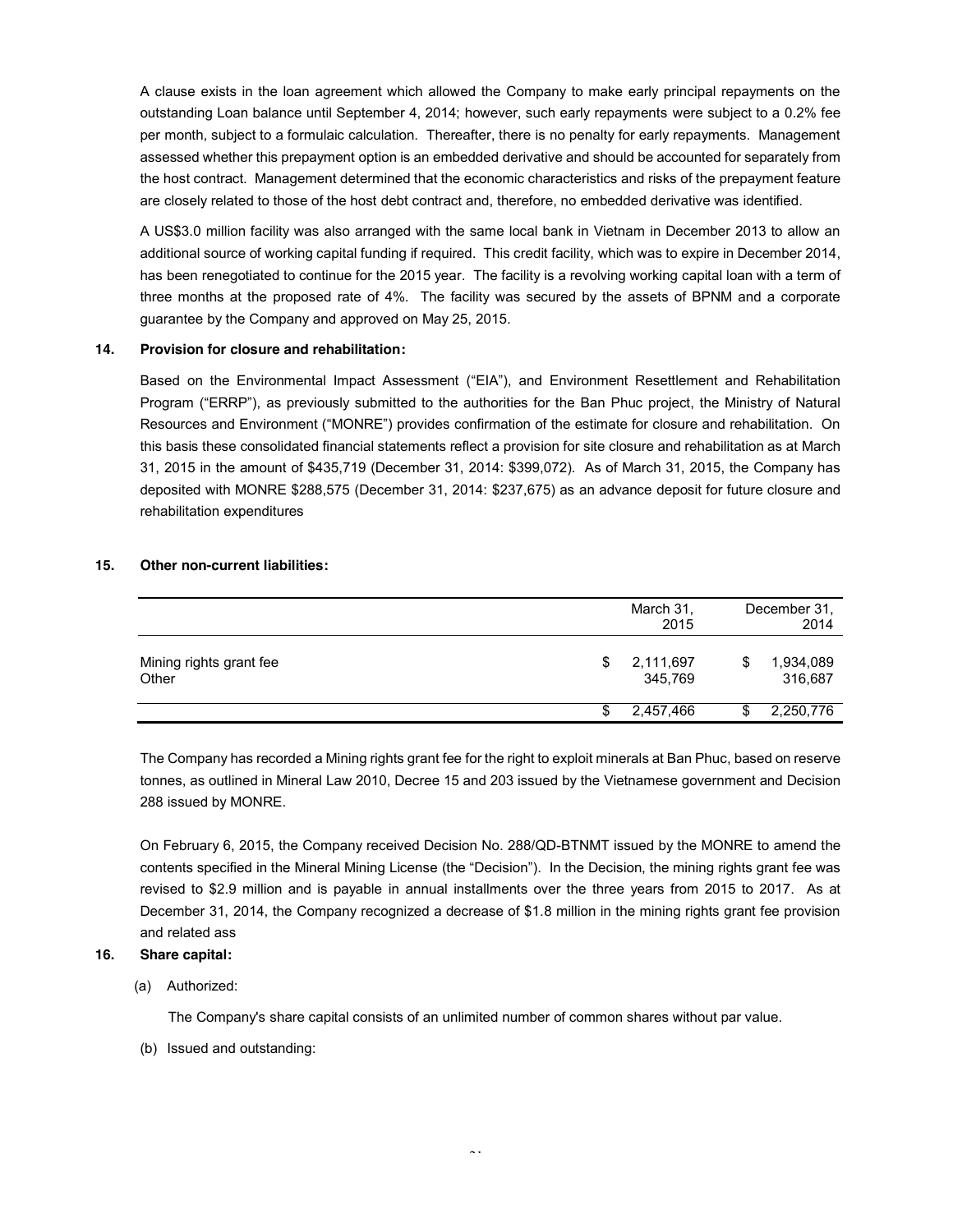|                                                                                       | Number<br>of shares | Amount           |
|---------------------------------------------------------------------------------------|---------------------|------------------|
|                                                                                       |                     |                  |
| Balance, January 1, 2014                                                              | 776,178,372         | 128.083.456<br>S |
| Issued during the year:<br>Shares issued in lieu of directors fees (note $16(d(i))$ ) | 2.816.670           | 153,109          |
| Balance, December 31, 2014                                                            | 778.995.042         | 128.236.565      |
| Issued during the year:<br>Shares issued in lieu of directors fees (note 16(d(i)))    | 550,000             | 27.500           |
| Balance, March 31, 2015                                                               | 779,545,042         | 128,264,065<br>S |

#### (c) Private placements:

(i) On March 28, 2013, pursuant to a rights offering, the Company issued 250,000,000 common shares at \$0.05 per share for gross proceeds of \$12,500,000. The costs associated with the placement totaled \$298,207 and have been presented directly in equity as a debit to share capital.

#### (d) Share-based compensation:

(i) Common shares:

In 2013, certain directors entered into compensation agreements to receive common shares of the Company in lieu of directors' fees. Under these agreements, 550,000 shares were issued in three months ended March 31, 2015 for services of \$27,500 and 2,816,670 shares were issued in 2014 for services of \$153,739. The costs associated with the directors' shares issued in 2014 totaled \$630 and have been presented directly in equity as a debit to share capital.

(ii) Common share options:

The Company grants share purchase options pursuant to the policies of the TSX-Venture Exchange with respect to eligible persons, exercise price, maximum term, vesting, maximum options per person and termination of eligible person status. The purpose of the share purchase options is to retain and motivate management, staff, consultants and other qualified individuals by providing them with the opportunity, through share options, to acquire a proprietary interest in the Company and benefit from its growth.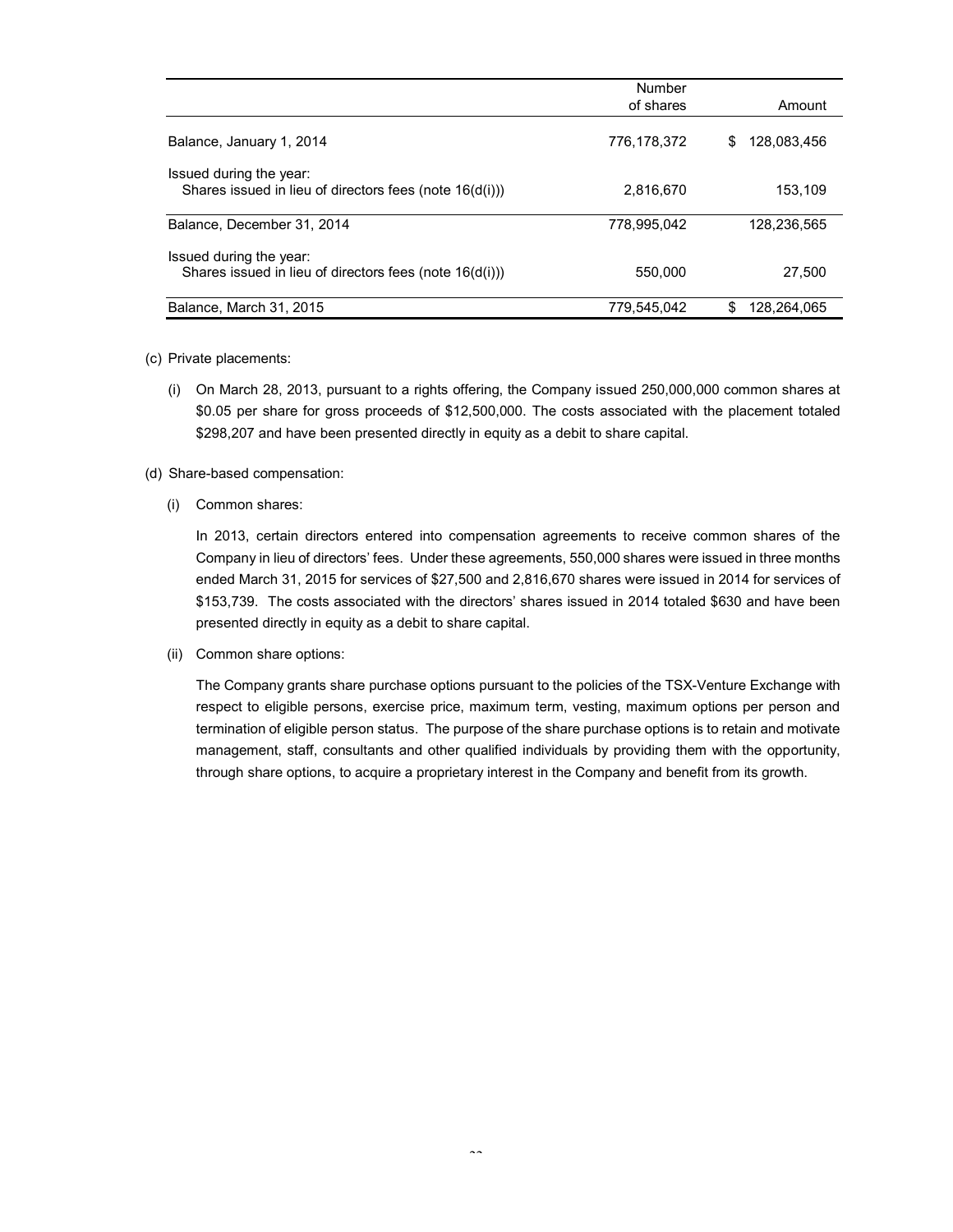#### **16. Share capital (continued):**

- (d) Share-based compensation (continued):
	- (ii) Common share options (continued):

2014 share option grants:

The Company granted 2,481,647 share options under the Company's share option plan on November 5, 2014. The options, which expire on November 5, 2019, are exercisable at \$0.05 per share. These options fully vested during the year ended December 31, 2014.

The Company granted 2,000,000 share options under the Company's share option plan on August 22, 2014. The options, which expire on August 22, 2019, are exercisable at \$0.05 per share and vest in equal quarterly installments of 500,000 options on September 30, 2014, December 31, 2014, March 31, 2015 and June 30, 2015, respectively.

The Company granted 3,651,176 share options under the Company's share option plan on February 3, 2014. The options, which expire on February 1, 2019, are exercisable at \$0.08 per share. These options fully vested during the year ended December 31, 2014.

During the period ended March 31, 2015, vesting of share options to directors and employees resulted in \$10,023 (2014: \$212,900) being recorded as share-based compensation expense. The compensation expense was estimated using the Black-Scholes Option Pricing model assuming a range of risk-free interest rates averaging 1.88% and a range of expected volatilities of between 72-107%, an expected dividend rate of nil and an expected life of five years.

|                                         |            | <b>Balance</b> |         |                          | Expired/   | <b>Balance</b> |
|-----------------------------------------|------------|----------------|---------|--------------------------|------------|----------------|
|                                         | Exercise   | December 31.   |         |                          | cancelled/ | March 31,      |
| Expiry dates                            | prices (1) | 2014           | Granted | Exercised                | forfeited  | 2015           |
|                                         |            |                |         |                          |            |                |
|                                         |            |                |         |                          |            |                |
| July 17, 2017                           | \$0.10     | 4,007,517      |         |                          |            | 4,007,517      |
| November 16, 2017                       | \$0.10     | 2.400.000      |         |                          | (800,000)  | 1,600,000      |
| February 14, 2018                       | \$0.05     | 1.000.000      |         |                          |            | 1,000,000      |
| August 23, 2018                         | \$0.05     | 1.900.000      |         |                          | (800,000)  | 1,100,000      |
| October 23, 2018                        | \$0.05     | 2,713,308      |         | -                        |            | 2,713,308      |
| February 1, 2019                        | \$0.08     | 2,936,934      |         |                          |            | 2,936,934      |
| August 22, 2019                         | \$0.05     | 2,000,000      |         | $\overline{\phantom{a}}$ |            | 2,000,000      |
| November 5, 2019                        | \$0.05     | 2.481.647      |         | $\overline{\phantom{0}}$ |            | 2,481,647      |
|                                         |            | 20,596,781     |         | -                        |            | 17,839,406     |
|                                         |            |                |         |                          |            |                |
| Weighted average exercise price         |            | \$0.07         |         |                          |            | \$0.07         |
|                                         |            |                |         |                          |            |                |
| Weighted average remaining life (years) |            | 3.64           |         |                          |            | 3.40           |

The continuity of outstanding share purchase options for the period ended March 31, 2015 is as follows: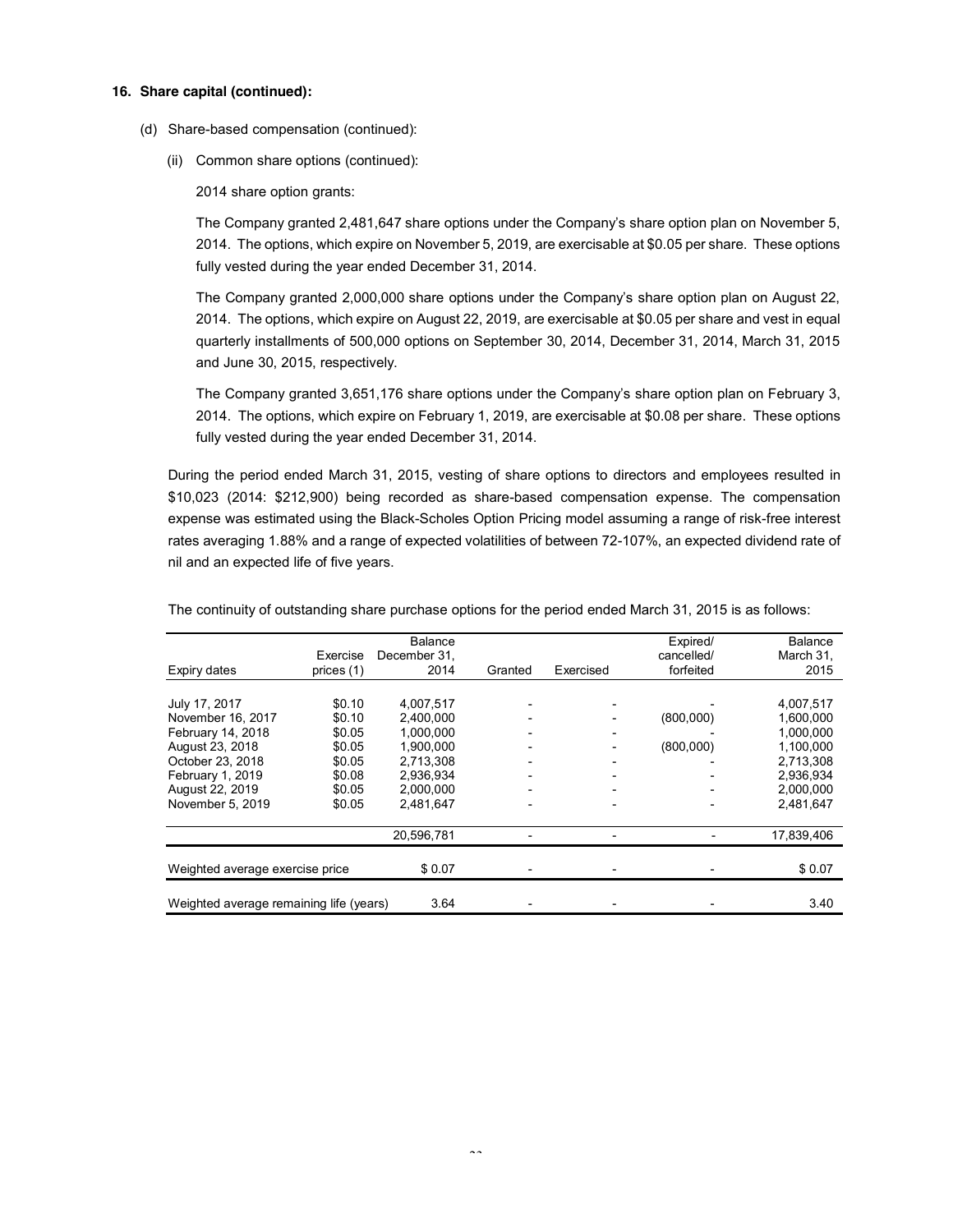#### **16. Share capital (continued):**

#### (d) Share-based compensation (continued):

The continuity of outstanding share purchase options for the period ended March 31, 2014 is as follows:

|                                         |            | <b>Balance</b> |           |           | Expired/    | <b>Balance</b> |
|-----------------------------------------|------------|----------------|-----------|-----------|-------------|----------------|
|                                         | Exercise   | December 31,   |           |           | cancelled/  | March 31,      |
| Expiry dates                            | prices (1) | 2013           | Granted   | Exercised | forfeited   | 2014           |
|                                         |            |                |           |           |             |                |
| July 1, 2014                            | \$0.11     | 830,000        |           |           |             | 830,000        |
| July 17, 2017                           | \$0.10     | 5,553,473      |           |           |             | 5,553,473      |
| November 16, 2017                       | \$0.10     | 4.500.000      |           |           | (2,100,000) | 2,400,000      |
| February 14, 2018                       | \$0.05     | 1.000.000      |           |           |             | 1,000,000      |
| August 23, 2018                         | \$0.05     | 6.000.000      |           |           | (2,100,000) | 3,900,000      |
| October 23, 2018                        | \$0.05     | 2,713,308      |           |           |             | 2,713,308      |
| February 1, 2019                        | \$0.08     |                | 3,651,176 |           |             | 3,651,176      |
|                                         |            | 20,596,781     | 3,651,176 |           | (4,200,000) | 20,047,957     |
|                                         |            |                |           |           |             |                |
| Weighted average exercise price         |            | \$0.08         | \$0.08    |           | \$0.08      | \$0.08         |
|                                         |            |                |           |           |             |                |
| Weighted average remaining life (years) |            | 4.01           | 4.84      |           |             | 3.91           |

(1) In February 2014, the exercise price on the share options expiring on February 14, August 23 and October 23, 2018 were reduced from \$0.10 to \$0.05, in conjunction with new Toronto Stock Venture Exchange guidelines on the minimum exercise price. In 2014, \$135,746 and \$77,154 were recognized due to change in exercise price for 2014 and 2013 respectively.

As at March 31, 2015, 17,339,406 share purchase options were exercisable (2014 – 18,439,406 options). These options have a weighted average exercise price of \$0.07(2014 - \$0.07).

(e) Share purchase warrants:

The continuity of outstanding share purchase warrants for the year ended March 31, 2015 is as follows:

| Expiry dates                            | Exercise<br>prices | Balance<br>December 31,<br>2014 | Granted                  | Exercised                | Expired<br>cancelled | Balance<br>March 31,<br>2015 |
|-----------------------------------------|--------------------|---------------------------------|--------------------------|--------------------------|----------------------|------------------------------|
| May 25, 2017                            | \$0.10             | 54,166,667                      | $\overline{\phantom{0}}$ |                          |                      | 54,166,667                   |
| Weighted average exercise price         |                    | \$0.10                          | $\overline{\phantom{a}}$ | $\overline{\phantom{0}}$ |                      | \$0.10                       |
| Weighted average remaining life (years) |                    | 2.40                            | $\overline{\phantom{0}}$ | $\overline{\phantom{0}}$ |                      | 2.15                         |

The continuity of outstanding share purchase warrants for the period ended March 31, 2014 is as follows:

| Expiry dates                            | Exercise<br>prices | <b>Balance</b><br>December 31,<br>2013 | Granted                  | Exercised                | Expired<br>cancelled | <b>Balance</b><br>March 31,<br>2014 |
|-----------------------------------------|--------------------|----------------------------------------|--------------------------|--------------------------|----------------------|-------------------------------------|
| May 25, 2017                            | \$0.10             | 54,166,667                             | $\overline{\phantom{0}}$ |                          |                      | 54,166,667                          |
| Weighted average exercise price         |                    | \$0.10                                 | $\overline{\phantom{0}}$ |                          |                      | \$0.10                              |
| Weighted average remaining life (years) |                    | 3.4                                    | ۰                        | $\overline{\phantom{0}}$ |                      | 3.15                                |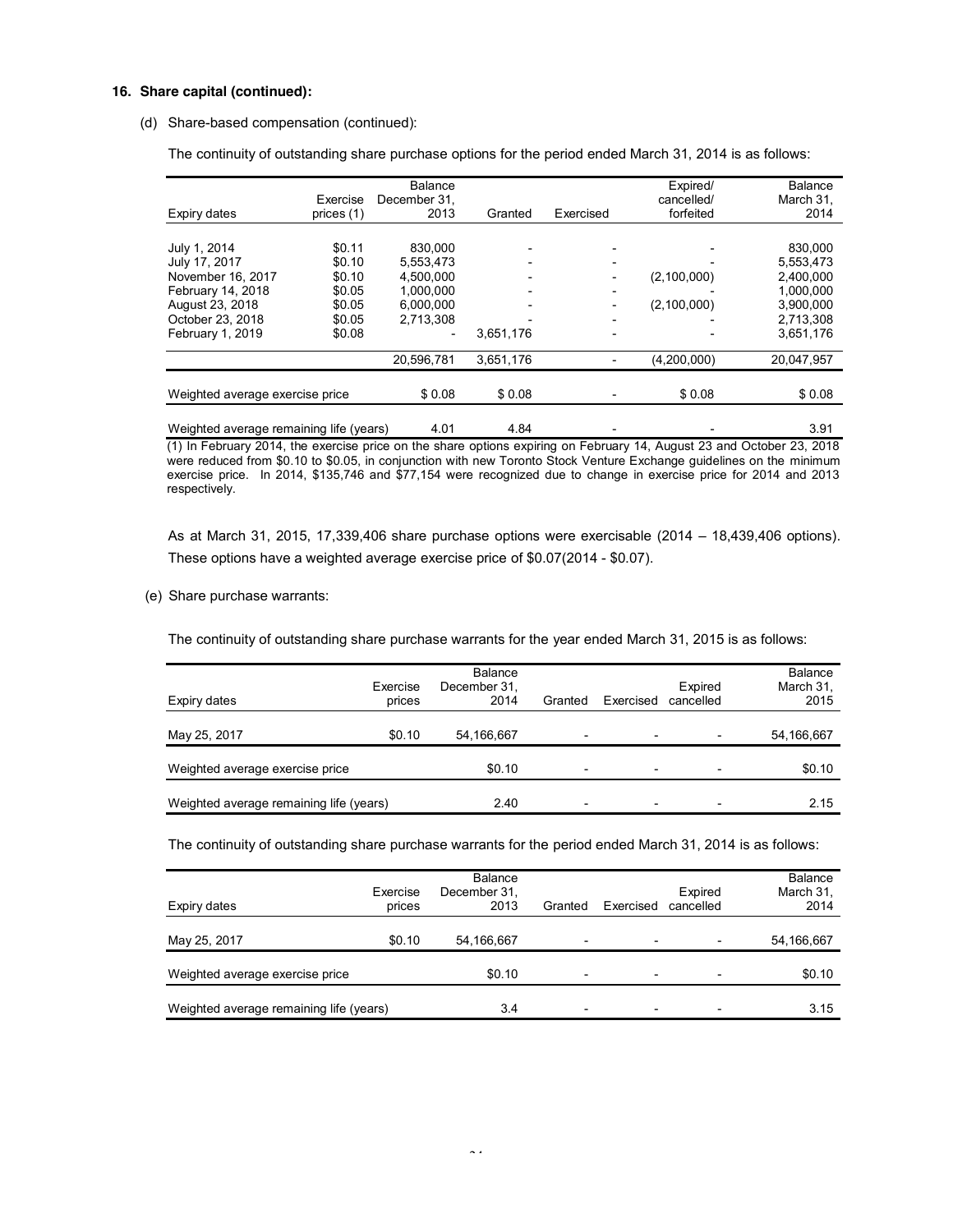# 16. Share capital (continued):

(f) Earnings per share ("EPS"):

The earnings and weighted average number of outstanding shares used in the calculation of basic and diluted earnings per share are as follows:

|                                                                                         |             | March 31    |    | March 31    |
|-----------------------------------------------------------------------------------------|-------------|-------------|----|-------------|
|                                                                                         |             | 2015        |    | 2014        |
|                                                                                         |             |             |    |             |
| Loss used in the calculation of basic EPS                                               | \$          | (2,858,930) | S  | (2,960,852) |
| Weighted average number of outstanding shares for the<br>purpose of basic EPS           | 779,390,548 |             |    | 768.820.796 |
| Shares to be issued for additional capital                                              |             |             |    |             |
| Weighted average number of outstanding shares used in the<br>calculation of diluted EPS |             | 779.390.548 |    | 768,820,796 |
| Basic loss per share                                                                    | \$          | 0.00        | \$ | 0.00        |
| Diluted loss per share                                                                  | \$          | 0.00        | \$ | 0.00        |

# **17. Revenue:**

|                                        |     | 2015                      |   | 2014                      |
|----------------------------------------|-----|---------------------------|---|---------------------------|
| Nickel concentrate sales<br>Export tax | S   | 27,168,115<br>(5,333,933) | S | 18,628,994<br>(3,295,485) |
|                                        | \$. | 21,834,182                | S | 15,333,509                |

# **18. Production costs:**

|                                                                                                                                     | 2015                                                    |   | 2014                                               |
|-------------------------------------------------------------------------------------------------------------------------------------|---------------------------------------------------------|---|----------------------------------------------------|
| Mine production costs<br>Processing costs<br>Other production costs<br>Changes in inventories of finished goods and work in process | \$<br>6,531,959<br>1,596,642<br>1,254,525<br>(287, 870) | S | 5,340,998<br>1,505,903<br>1,742,596<br>(1,453,206) |
| <b>Production costs</b><br>Depreciation and amortization                                                                            | 9,095,256<br>9,153,210                                  |   | 7,136,291<br>5,978,115                             |
|                                                                                                                                     | \$<br>18,248,466                                        | S | 13,114,406                                         |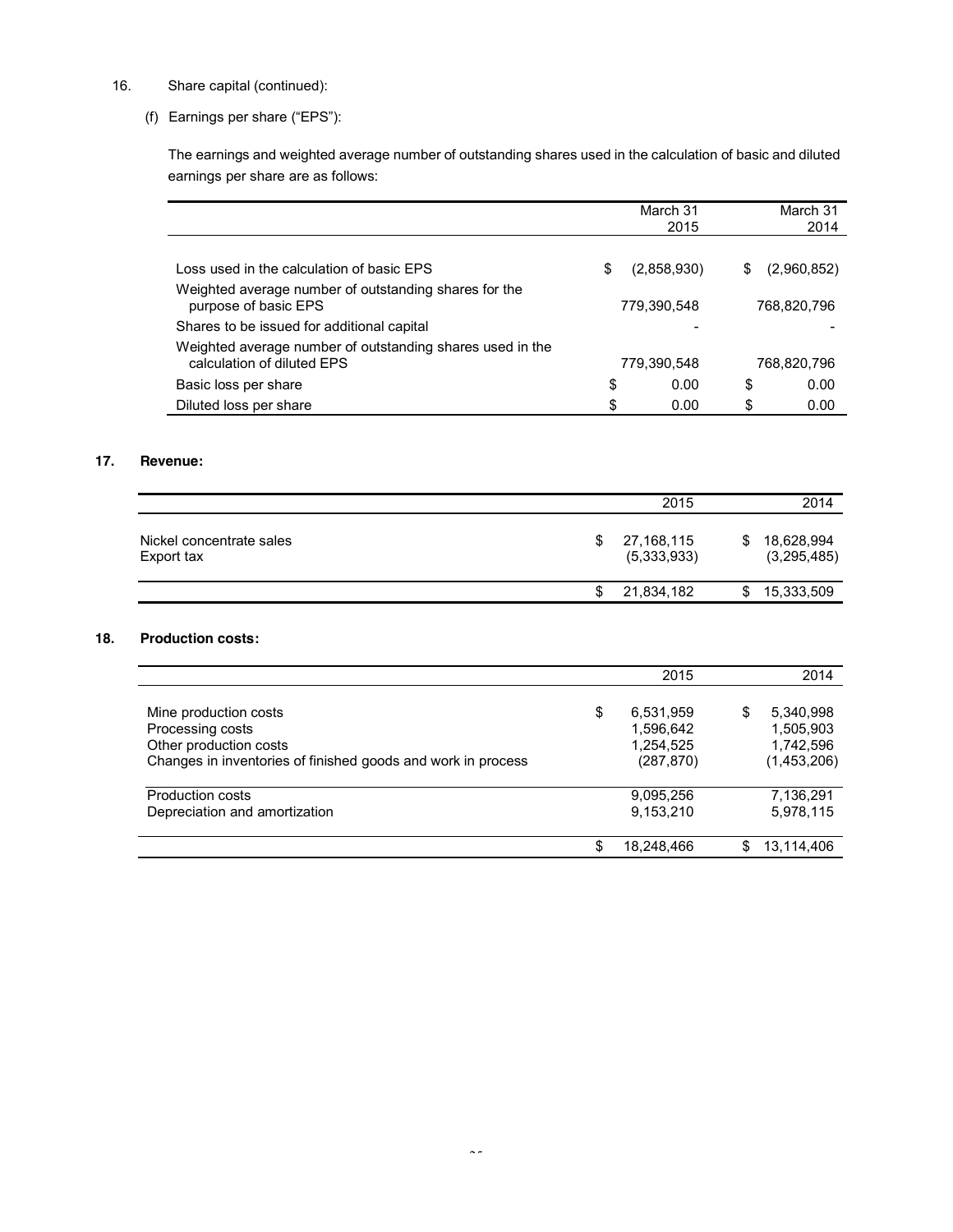#### **19. General and administrative expenses:**

|                                                                               |   | 2015                            |   | 2014                          |
|-------------------------------------------------------------------------------|---|---------------------------------|---|-------------------------------|
| Salaries, wages and benefits<br>Taxes and fees<br>Professional and regulatory | S | 1,001,482<br>304,072<br>229,079 | S | 806,836<br>326,166<br>129,779 |
| Other                                                                         |   | 313.673                         |   | 382,898                       |
|                                                                               |   | 1,848,306                       |   | 1,645,679                     |

# **20. Finance expense:**

|                                                                                           | 2015                           | 2014                       |
|-------------------------------------------------------------------------------------------|--------------------------------|----------------------------|
| Interest expense on bank term loan<br>Foreign contractor tax on interest expense<br>Other | 263,088<br>35,387<br>(12, 449) | 358,300<br>30,473<br>7,121 |
|                                                                                           | 286.026                        | 395,894                    |

# **21. Related party transactions:**

(a) Balances receivable and payable:

The amounts due to related parties and included in accounts payable, are non-interest bearing, unsecured and due on demand, and comprise the following:

|                  |    | 2015   |        | 2014                     |
|------------------|----|--------|--------|--------------------------|
| Due to directors | ۰D | 62,698 | ጥ<br>D | $\overline{\phantom{a}}$ |

#### (b) Key management personnel:

Key management personnel includes the salaries and consulting fees paid and/or accrued to the Company's senior officers and directors as follows:

|                                                                                                      |   | 2015              |    | 2014               |
|------------------------------------------------------------------------------------------------------|---|-------------------|----|--------------------|
| Salary and consulting fees<br>Directors' fees<br>Share-based payments, directors and senior officers | S | 219.994<br>62.698 | \$ | 183.545<br>212.900 |
|                                                                                                      | S | 282.692           | S  | 396.445            |

Share-based payments comprise the grant of share options to directors and employees, and the issuance of common shares to certain directors, in lieu of cash payment for director fees.

Under share compensation agreements, \$27,500 of fourth quarter 2014 director fees (2014: \$71,248) were fulfilled by of the issuance of common shares of the Company in January 2015 (note 16(d(i))).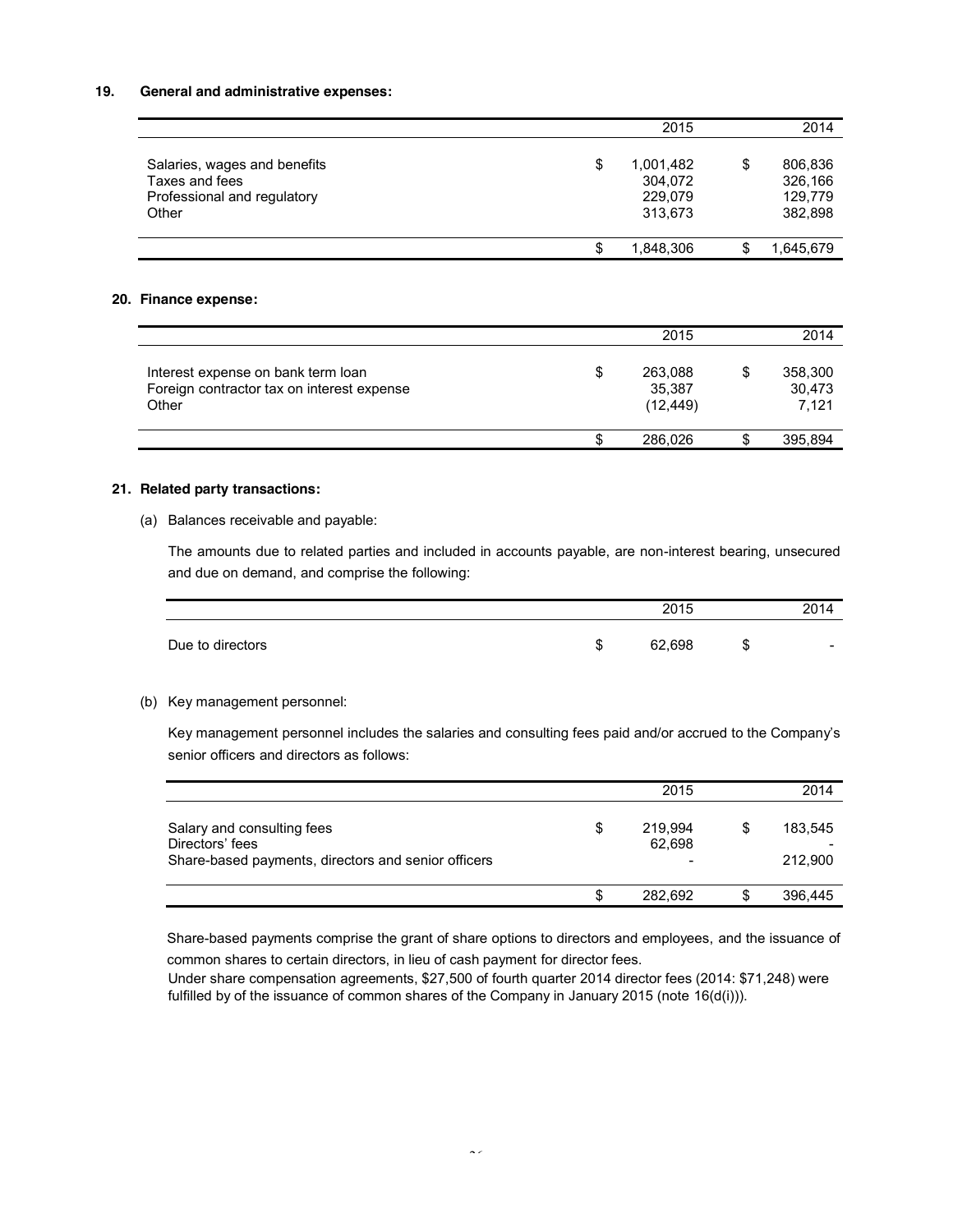# **21. Related party transactions (continued):**

(c) Pala Investments Limited:

During 2012, as a result of a series of equity transactions, Pala Investments Limited ("Pala") became a controlling shareholder of the Company.

On March 28, 2013, Pala purchased 158,845,081 common shares of the Company pursuant to the exercise of its basic subscription privilege in full under the Company's rights offering (note 16(c)(i)). In addition, Pala purchased 88,762,232 common shares of the Company pursuant to a standby commitment provided as part of the rights offering.

As a result of this transaction, Pala owns and controls, directly or indirectly, 569,813,827 common shares of the Company and 54,166,667 share purchase warrants to purchase common shares of the Company (note 16(e)).

# **22. Segment information:**

The Company conducts its business as a single reportable operating segment, being the exploration and development of mineral properties in Vietnam. Geographical information is as follows:

| March 31, 2015<br>Canada |                                | Vietnam                  | Other                          | Total             |
|--------------------------|--------------------------------|--------------------------|--------------------------------|-------------------|
|                          |                                |                          |                                |                   |
| Sale revenue             | \$<br>$\overline{\phantom{a}}$ | \$21,834,182             | \$<br>$\overline{\phantom{a}}$ | 21,834,182<br>\$. |
| Interest income          | 193                            | $\overline{\phantom{a}}$ | $\overline{\phantom{a}}$       | 193               |
| Loss for the period      | 163.048                        | 2.640.672                | 55.210                         | 2,858,930         |
| Non-current assets       | $\overline{\phantom{a}}$       | 46,266,845               | 437,755                        | 46,704,600        |
| Total assets             | 207,299                        | 74,282,631               | 438,460                        | 74,928,390        |

| March 31, 2014      | Canada                         |  | Vietnam                  |    | Other                    |   | Total      |  |
|---------------------|--------------------------------|--|--------------------------|----|--------------------------|---|------------|--|
|                     |                                |  |                          |    |                          |   |            |  |
| Sale revenue        | \$<br>$\overline{\phantom{a}}$ |  | \$15,333,509             | \$ | $\overline{\phantom{a}}$ | S | 15,333,509 |  |
| Interest income     | 799                            |  | $\overline{\phantom{a}}$ |    | $\overline{\phantom{a}}$ |   | 799        |  |
| Loss for the period | 370,973                        |  | 2,554,287                |    | 35.592                   |   | 2,960,852  |  |
| Non-current assets  |                                |  | 56,458,912               |    | 527,770                  |   | 56,986,682 |  |
| Total assets        | 460.024                        |  | 72,912,496               |    | 528,510                  |   | 73,901,030 |  |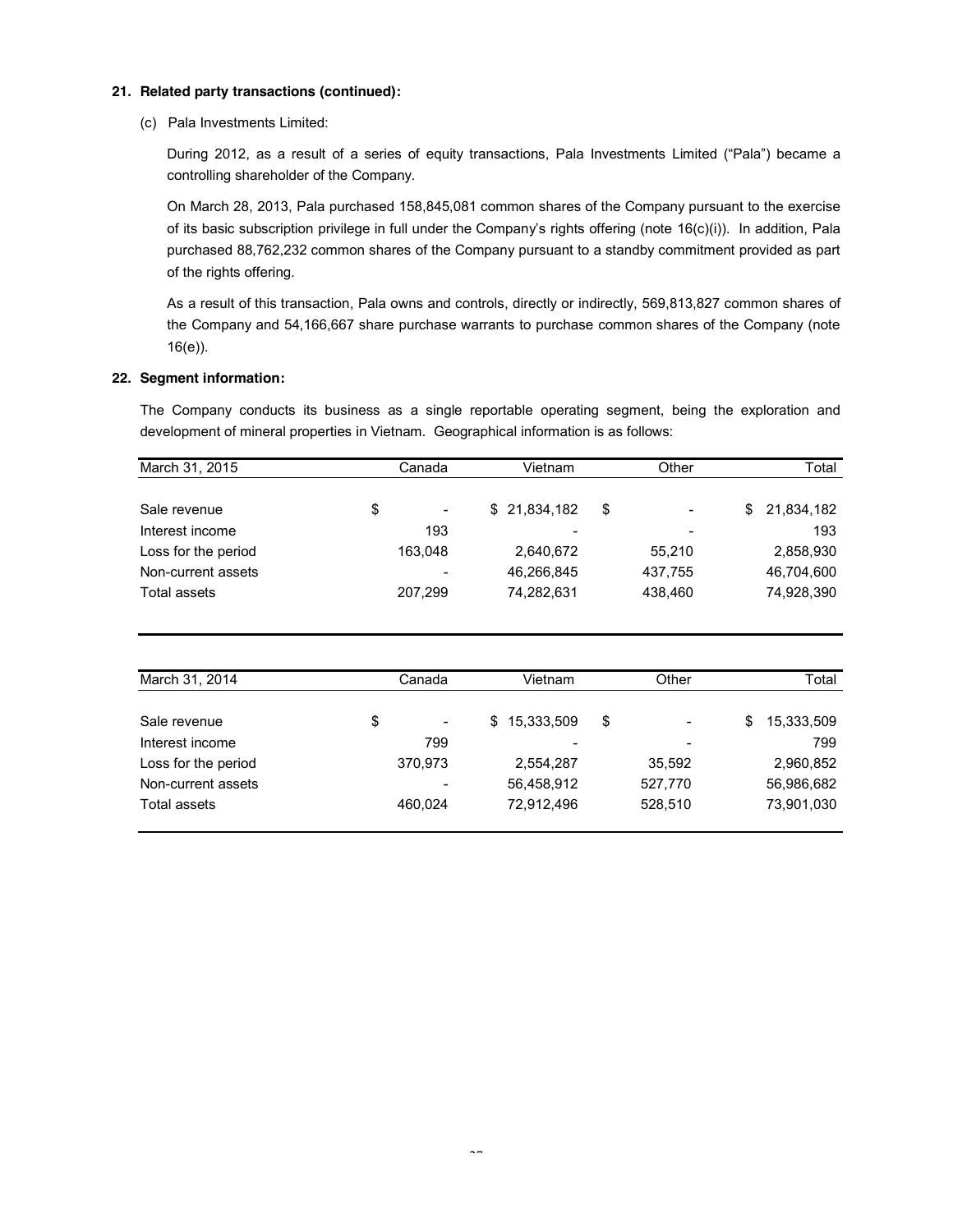#### **23. Supplemental cash flow information:**

|                                                                                                                                                                                  |   | 2015   |   | 2014   |
|----------------------------------------------------------------------------------------------------------------------------------------------------------------------------------|---|--------|---|--------|
| Supplemental information:<br>Interest received                                                                                                                                   | S | 193    | S | 799    |
| Non-cash operating, financing and investing transactions:<br>Shares issued in lieu of cash in payment of directors fees<br>Movement from share-based payments reserve to deficit |   | 27.500 |   | 71.248 |
| for forfeited options                                                                                                                                                            |   | 40.186 |   | 87.331 |

#### **24. Financial risk management:**

#### (a) Credit risk:

Credit risk is the risk of an unexpected loss if a customer or third party to a financial instrument fails to meet its contractual obligations. The Company is subject to credit risk on the cash balances at the bank, its shortterm guaranteed investment certificates and accounts receivable. The majority of the Company's cash balances are held with LienViet Post Bank Vietnam which is part owned by the Vietnamese Government and in the view of the Board is considered trustworthy and a portion of funds are held with the ANZ Vietnam Bank Limited which is a creditworthy international bank. The Company only deals with reputable financial institutions and regularly assesses international exposure and market risk. The company has a small investment in Canadian based banking institutions, authorized under the Bank Act to accept deposits, which may be eligible for deposit insurance provided by the Canadian Deposit Insurance Corporation. As at March 31, 2015, the Company had trade receivables of \$7.6 million and other receivables of \$10.0 million which are not considered past due. The Company's accounts receivables comprise receivables on the sale of nickel concentrate with all sales made to Jinchuan Group Limited and due to the nature of the customer, the Board does not consider there to be any significant credit risk for receipt of revenues, which are paid within 30 days and value added tax and export tariff receivables refundable by the Vietnamese government within 12 months.

#### (b) Liquidity risk:

Liquidity risk is the risk that the Company will not be able to meet its financial obligations as they fall due. The Company has in place a planning and budgeting process to aid in determining the funds required to support normal operating requirements on an ongoing basis, including its capital development and exploration expenditures. As at March 31, 2015, the Company had cash and cash equivalents of \$3.9 million (December 31, 2014 - \$5.0 million) and accounts payable and accrued liabilities of \$8.0 million (December 31, 2014: \$8.7 million). On May 25, 2015 the Company secured a credit facility for US\$3 million to finance working capital requirements.

#### (c) Market risk:

The Company's primary market risks include changes in foreign exchange and interest rates on financial instruments in other than Canadian dollars. At March 31, 2015, the Company had no hedging agreements in place with respect to metal prices or exchange rates.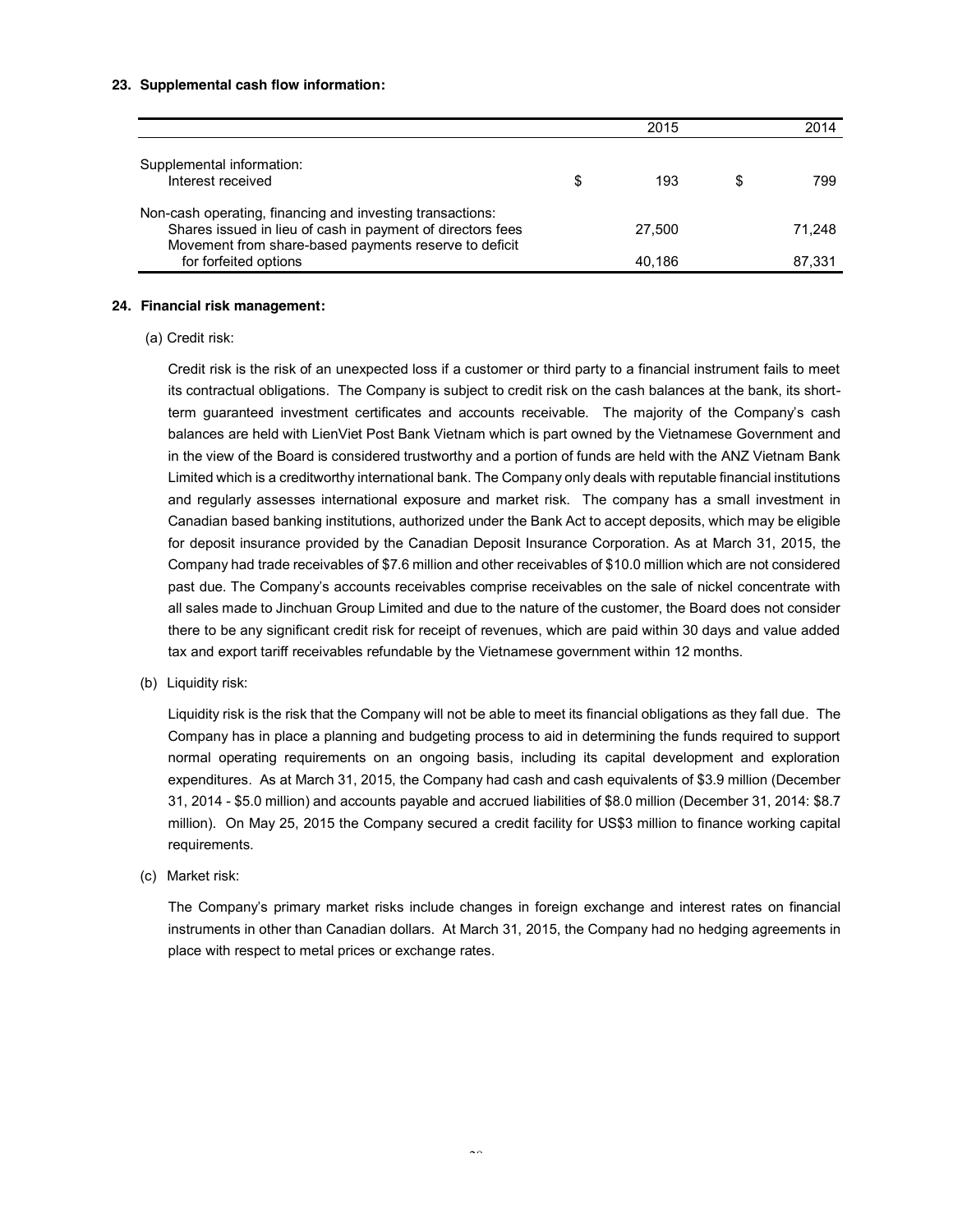#### **24. Financial risk management (continued):**

- (c) Market risk (continued):
	- (*i*) Currency risk:

The Company is exposed to the financial risks related to the fluctuation of foreign exchange rates. The Company has offices in Canada and Vietnam and holds cash in Canadian, United States, Vietnamese and Australian currencies in line with forecasted expenditures. A significant change in the currency exchange rates between the Canadian dollar relative to the US dollar, Vietnamese dong and Australian dollar could have an effect on the Company's results of operations, financial position or cash flows.

At March 31, 2015, the Company is exposed to currency risk through the following assets and liabilities denominated in US dollars:

|                                                                                              | 2015                                       |      | 2014                                     |
|----------------------------------------------------------------------------------------------|--------------------------------------------|------|------------------------------------------|
| Cash and cash equivalents<br>Accounts receivable<br>Accounts payable and accrued liabilities | US\$ 2,931,660<br>8,352,590<br>(5.181.575) | US\$ | 3,320,463<br>2,301,664<br>(10, 285, 465) |
|                                                                                              | US\$ 6,102,675                             | US\$ | (4,663,338)                              |
| Canadian dollar equivalent (year-end)                                                        | \$7,729,797                                | S    | (5, 155, 138)                            |

A 10% appreciation of the Canadian dollar against the US dollar at March 31, 2015 would decrease net loss by \$772,980 for the period-ended March 31, 2015 (2014: increase net loss by \$515,514).

At March 31, 2015, the Company is exposed to currency risk through the following assets and liabilities denominated in Vietnamese Dong:

|                                                  |     | 2015                             |      | 2014                            |
|--------------------------------------------------|-----|----------------------------------|------|---------------------------------|
| Cash and cash equivalents<br>Accounts receivable | VND | 1,151,191,181<br>122,054,276,471 | VND. | 5,393,448,294<br>30,950,287,889 |
|                                                  |     | VND 123,205,467,652              |      | VND 36,343,736,183              |
| Canadian dollar equivalent (year-end)            | S   | 7,269,188                        | S    | 1,889,852                       |

A 10% appreciation of the Canadian dollar against the Vietnamese Dong at March 31, 2015 would decrease net loss by \$726,919 for the period-ended March 31, 2015 (2014: decrease net loss by \$188,985).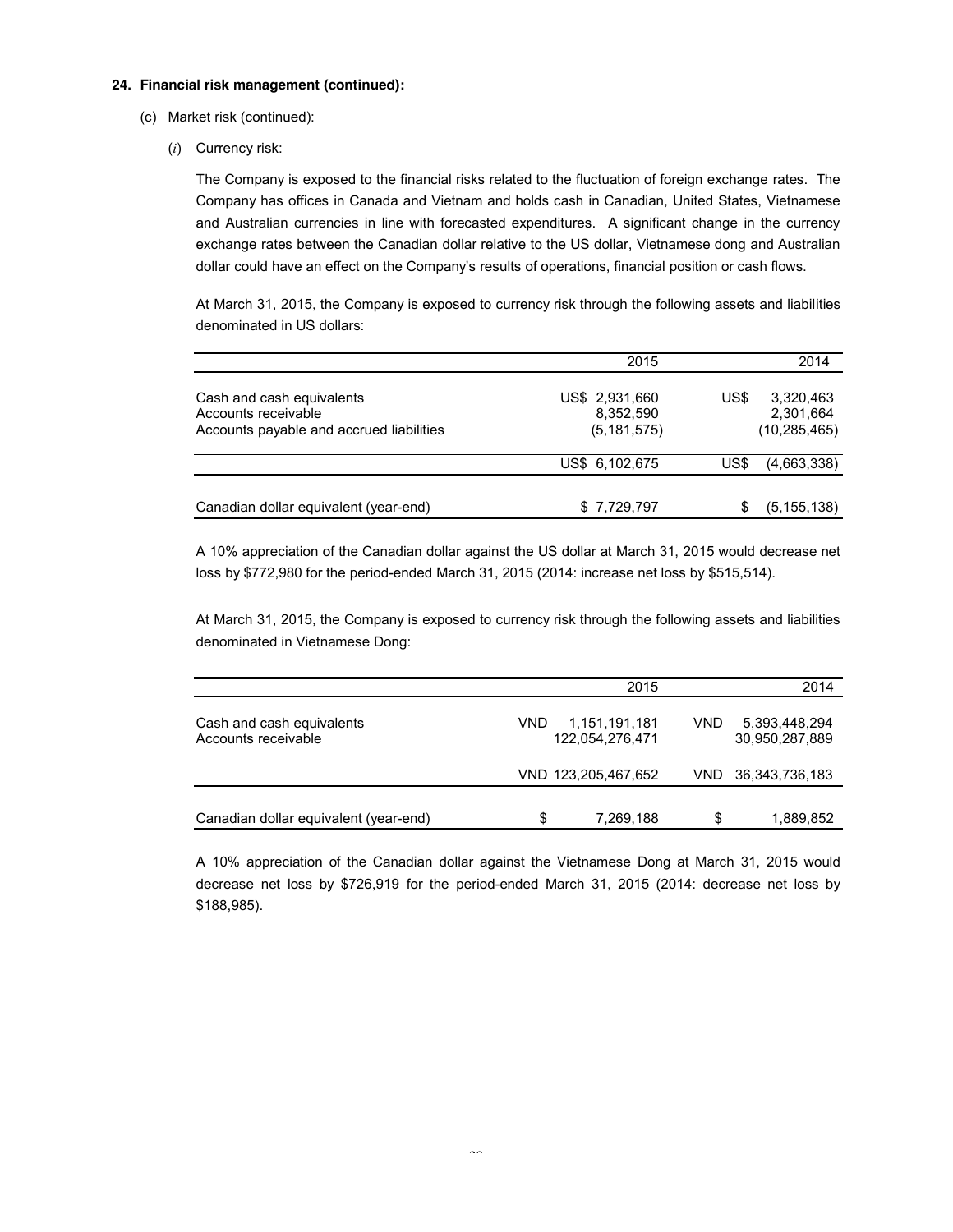#### **24. Financial risk management (continued):**

- (c) Market risk (continued):
	- (*i*) Currency risk (continued):

At March 31, 2015, the Company is exposed to currency risk through the following assets and liabilities denominated in Australian dollars:

|                                       |     | 2015                     |     | 2014    |
|---------------------------------------|-----|--------------------------|-----|---------|
| Cash and cash equivalents             | A\$ | $\overline{\phantom{0}}$ | A\$ | 121,716 |
|                                       | A\$ | $\overline{\phantom{0}}$ | A\$ | 121,716 |
| Canadian dollar equivalent (year-end) |     |                          | S   | 124,760 |

A 10% appreciation of the Canadian dollar against the Australian dollar at March 31, 2015 would result in a nil change to net loss for the period-ended March 31, 2015 (2014: decrease net loss by \$12,476).

(*ii*) Interest rate risk:

Interest rate risk is the risk that the fair value or future cash flows of a financial instrument will fluctuate because of changes in market interest rates.

The Company's cash and cash equivalents attract interest at floating rates and have maturities of 90 days or less. The interest is typical of Canadian banking rates, which are at present historically low; however, the Company's conservative investment strategy mitigates the risk of deterioration to capital invested. A change of 100 basis points in the interest rate would not be material to the consolidated financial statements.

(*iii*) Commodity price risk:

Nickel, copper and cobalt prices have historically fluctuated significantly and are affected by numerous factors outside of the Company's control, including, but not limited to, industrial and retail demand, central bank lending, forward sales by producers and speculators, levels of worldwide production, short-term changes in supply and demand due to speculative hedging activities and certain other factors. The Company has not engaged in any hedging activities to reduce its exposure to commodity price risk. Revenue from the sale of concentrates is based on prevailing market prices which is subject to adjustment upon final settlement. For each reporting period until final settlement, estimates of metal prices are used to record sales. At March 31, 2015 there are 1,398 tonnes of nickel, 468 tonnes of copper and 20 tonnes of cobalt which do not have a final settlement price and the estimated revenues have been recognized at current market prices.